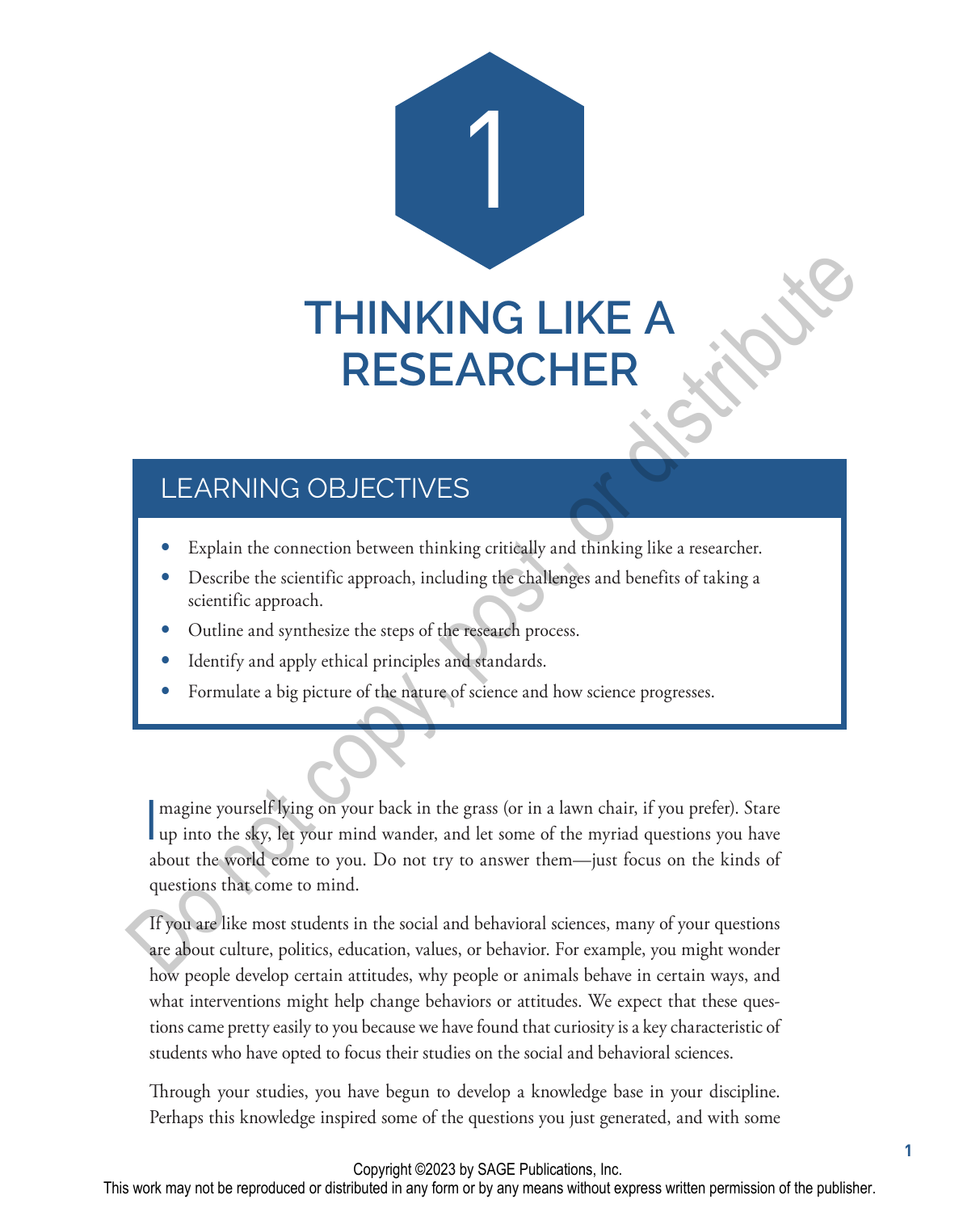additional thought you might be able to apply your knowledge to help answer some of those questions. Perhaps you know this already, but it is worth pointing out that almost all that knowledge you have gained through your coursework was generated through research.

Now you find yourself taking a Research Methods course within your discipline. Perhaps you signed up out of interest, or maybe the course was required or recommended. You may approach the course with excitement, trepidation, or indifference. Regardless of why you are taking the course or how you feel about it, we bet that this will be one of the most influential courses you ever take.

We would even wager that learning about research methods and statistics will change the way you think about the world. We hope you will continue to nurture your curiosity and occasionally stare up in the sky with a sense of wonder. What will change is that you will come to understand the process by which we know what we know in the social and behavioral sciences, you will learn to generate more in-depth questions that build on this knowledge, and you will develop the tools to systematically investigate those questions you generate. In other words, you will learn to think like a researcher. not special to conservant controllation to the special solven in the special solven in the special chiractic product is the most influential courses you ever take.<br>We would even wager that learning about research methods a

## CRITICAL THINKING

Critical thinking is essential to all academic pursuits and is therefore an omnipresent term in higher education. We hesitate to use the term here for fear that you have already heard critical thinking defined so many times that the mere mention of it will cause your eyes to glaze over. Bear with us, because although critical thinking is at the heart of what it means to think like a researcher, it is often misunderstood even by those who tout its importance.

One problem is that critical thinking is often equated with criticism. Criticism can be one of the tools used in critical thinking, but simply being critical is not the same as thinking critically. Another problem is that critical thinking is often equated with critical-thinking skills. Critical-thinking skills are used when thinking critically, and are certainly important, but skills alone do not define critical thinking. Moreover, skills are something you have or gain, while critical thinking is something that you do.

Critical thinking is an action that requires dynamic engagement with information or ideas. It involves carefully analyzing that information based on current knowledge, as opposed to relying on personal opinion or beliefs. Additionally, both the knowledge used and the thinking process itself are carefully scrutinized in order to identify and avoid biases. Thinking critically in any academic pursuit and thinking like a researcher are parallel paths. Where they diverge is that researchers think by doing. That is, researchers think critically as they plan, carry out, evaluate, and communicate the results of research studies.

Copyright ©2023 by SAGE Publications, Inc.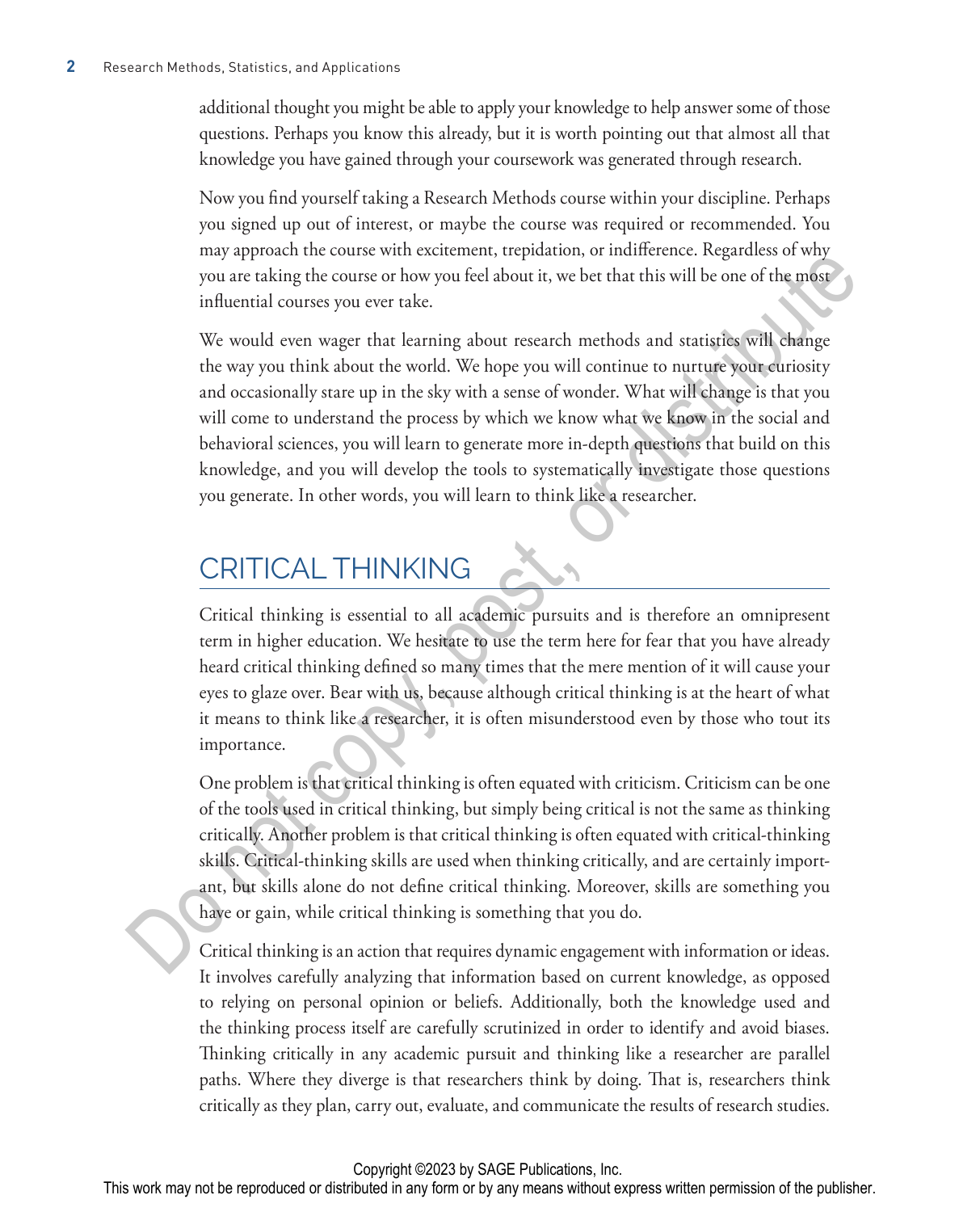## THE SCIENTIFIC APPROACH

Thinking like a researcher first requires one to take a scientific approach. The scientific approach is a specific type of critical thinking that involves approaching a topic with a genuine desire to understand it, identifying and minimizing biases that interfere with this understanding, avoiding overly simplistic explanations, and following a systematic method to study the topic.

That sounds easy enough, but taking the scientific approach actually requires a fair bit of risk and willingness to critically evaluate results regardless of our personal beliefs. Several questions arise when considering the scientific approach. Are we willing to subject our personal beliefs to science? Are we open-minded enough to pay attention to evidence that contradicts our belief systems? Can we truly be unbiased about a subject we feel passionately about? What might we lose by taking a scientific approach?

It is much easier to avoid the scientific approach and instead rely solely on personal beliefs and experiences. It does not take a lot of effort or thought to fall back on what an authority figure told you, or to base decisions on a significant event in your life, or to follow the advice of someone you trust. We might even say that these tendencies are our default. And let's face it; people can lead full and happy lives without ever challenging this default. See Figure 1.1 for a humorous perspective on this.

Why then would anyone want to take a scientific approach? Not only does the scientific approach necessitate risk—it does not feel good to have our personal beliefs challenged or to be shown that our beliefs are inaccurate—but it also takes more effort. Falling back on



*This cartoon depicts "easy street" where no one ever challenges your assumptions. Even though it is not the easy way, the scientific approach requires us to pay attention to information that may contradict our expectations or beliefs.*

*Source:* Eva K. McGuire

#### Copyright ©2023 by SAGE Publications, Inc.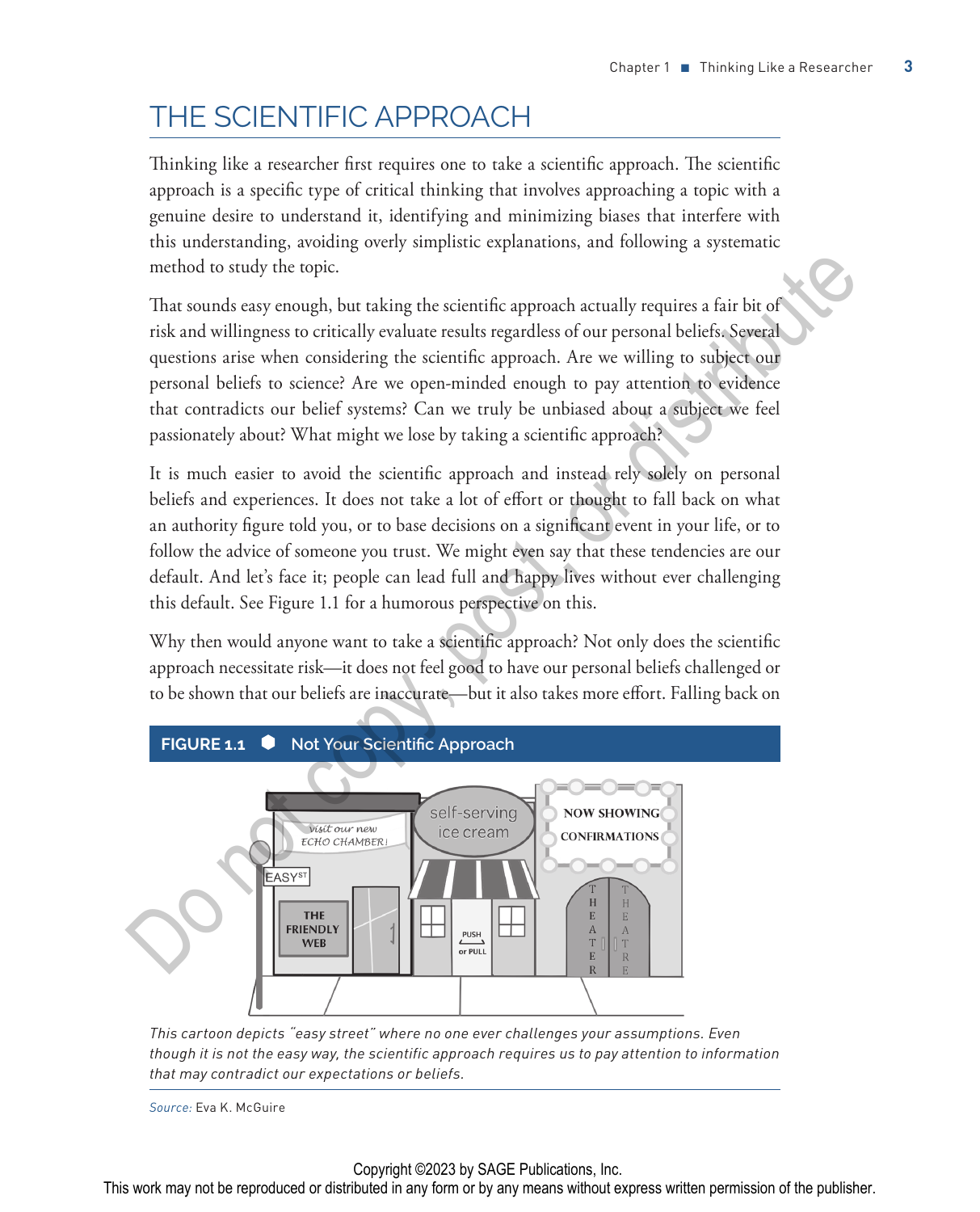our defaults is quite easy. In his book *Predictably Irrational: The Hidden Forces That Shape Our Decisions,* Ariely (2009) argues that we often make irrational decisions based on these defaults. Moreover, in their book *New World, New Mind: Moving Toward Conscious Evolution,* Ornstein and Ehrlich (2000) suggest that our nonscientific default served an evolutionary purpose, but that in today's society this default way of thinking and making decisions is insufficient for dealing with modern problems. In fact, they argue that many modern problems are the direct results of relying on our defaults.

## **The Scientific Approach and Decision-Making**

One reason we might take a scientific approach is that it can help us make better decisions, both individually and as a society. The social sciences were actually formed to improve human welfare and influence social change. Although that connection has never been as seamless as originally envisioned (Scanzoni, 2005), there are many examples of how social science has improved public policy and individual decision-making. Consider the following:

- The statement "I saw it with my own eyes" can be quite convincing. Yet research shows that such eyewitness testimony can be altered by even slight variations in questioning (Loftus, 1975; 1992). In 1998, then U.S. Attorney General Janet Reno responded to this research and compiled a working group to suggest improvements to the criminal justice system. The resulting document was the first uniform set of instructions on how to collect accurate and unbiased eyewitness testimony (U.S. Department of Justice, 1999).
- Hearing conflicting eyewitness reports might lead us to discount those reports or question the honesty of the witnesses. During World War II, when German officers gave locations of where a ship went down that varied by hundreds of miles, the majority opinion was that the eyewitnesses were lying. However, research suggests that memory decay happens in a somewhat predictable way, and two cognitive psychologists applied this research to develop a statistical profile of the contrasting eyewitness accounts. In 2008, the ship was found within three nautical miles of the location pinpointed by the psychologists (Spiegel, 2011). argue that many modern problems are the direct results of relying on our defaults.<br>
The Scientific Approach and Decision-Making<br>
One reason we might take a scientific approach is that it can help us make better decisions,<br>



• Many people believe that an educational intervention is sufficient to change behavior when in actuality it is rarely enough. We can see examples from the COVID-19

#### Copyright ©2023 by SAGE Publications, Inc.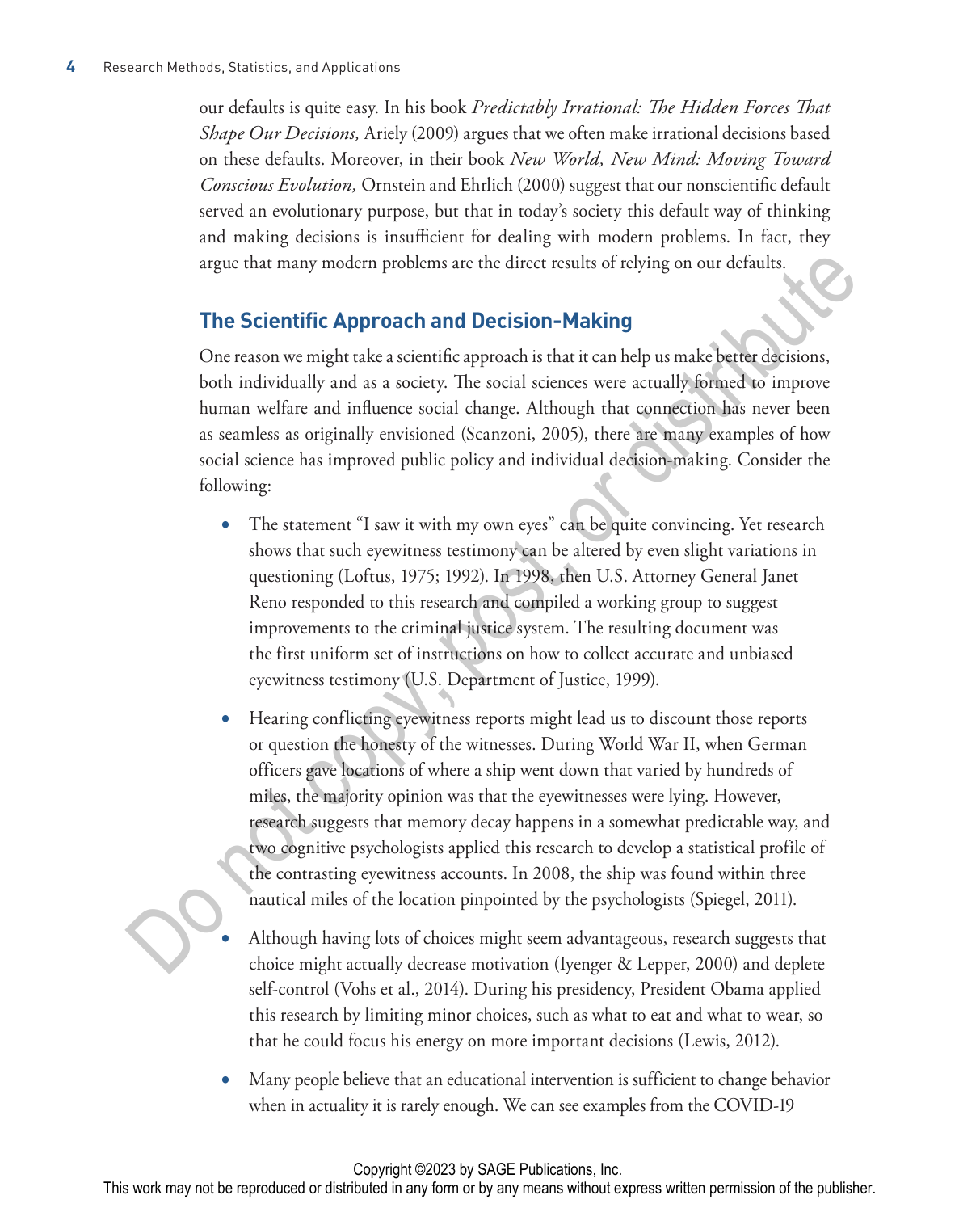crisis when expert advice competed with conspiracy theories and misinformation. To help align public health strategies with social and behavioral science, a global collaboration of social scientists synthesized and communicated empirical evidence relevant to the pandemic, including how people perceive threats and how best to communicate information (Van Bavel et al., 2020; APA Science Directorate, 2020).

Note that in all of these examples, personal beliefs and majority opinion were misleading. Luckily, the scientific approach can be used to overcome the default way of thinking and make better decisions.

### **The Scientific Approach and Knowledge**

Being able to make an informed decision is a good argument for the scientific approach. However, the scientific approach does not always lead directly to a decision. Still, the scientific approach can be used to build our knowledge base, improve or refute theories, and develop new ideas.

Take academic honesty as an example. Academic honesty is of particular importance to anyone involved in education. If a professor discovers that a student plagiarized, the consequences can severely impede that student's college career. It may not matter

to the academic system if the student was intentionally dishonest or if the student did not understand the rules of plagiarism, in much the same way that those who speed will get a ticket even if they do not notice a posted speed limit sign.

A professor who discovers plagiarism may take a scientific approach in order to better understand the reasons behind academic dishonesty. That professor might dig a little deeper and try to discover knowledge and beliefs that students have about plagiarism, in what situations students are more or less likely to plagiarize, and what strategies are most effective in preventing plagiarism. In this example, the advantage of using



*Source:* Sandi Coon

#### Copyright ©2023 by SAGE Publications, Inc.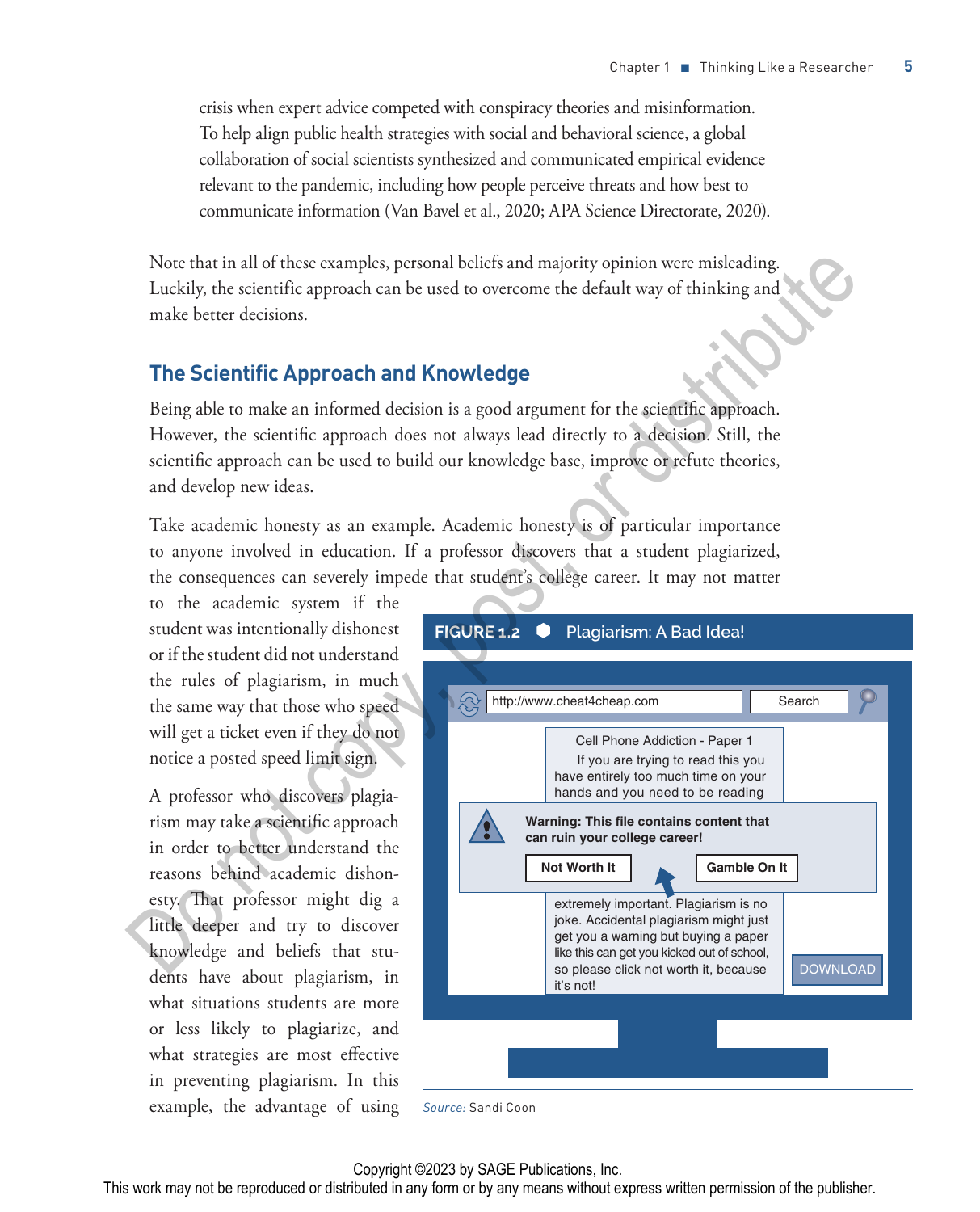the scientific approach is gaining knowledge. The end result for the student who plagiarized may be the same, and the policy itself will likely not change. However, the professor's knowledge of plagiarism has increased.

Scientific investigation that leads to increased knowledge, improved theories, or the development of new ideas might not have an immediate effect, but it may serve as a foundation for future research that has real-life applications. For example, earlier research on plagiarism has suggested that plagiarism is more common than anyone would like to believe (Lim & See, 2001; Roig, 1997, 2001). Because of this initial research, other researchers wanted to find out more about why students might plagiarize and found that sometimes students plagiarize due to a lack of knowledge and skill as opposed to actively trying to be deceitful (Culwin, 2006; Landau et al., 2002). Building on that research, there have been several studies examining educational interventions that are effective in improving students' knowledge and skills (Belter & du Pré, 2009; Estow et al., 2011; Owens & White, 2013; Schuetze, 2004; see Figure 1.2). nondatorion turntuctures transformal mass carreling protations. For Campic, same respectively to believe (Lim & See, 2001; Roig, 1997, 2001). Because of this initial research; or<br>the researchers wanted to find out more ab

## OVERVIEW OF THE RESEARCH PROCESS (A.K.A. THE SCIENTIFIC METHOD)

In addition to taking a scientific approach, thinking like a researcher requires intimate knowledge of the actual work of scientists. Those without this knowledge may mistakenly believe that science is equivalent to hard facts or that the goal of science is to prove something. These perceptions may be represented and perpetuated by well-intentioned signs, t-shirts, and memes touting that "science is real." But science is not about facts or proof and it does not require belief. Science is about process.

The processes of science are traditionally referred to as the scientific method. Others prefer the term scientific practices to encompass the full range of activities and the uncertainty inherent in science (Ford, 2015; Mody, 2015). Yet *method* is what makes something a science. More specifically, science must include a transparent method that can be evaluated and replicated by others. As such, we use the term scientific method while noting some important refinements.

- First, the goal of the scientific method is not proof, but rather the goal is progress. If you follow steps in the scientific method, you can rule some things out (or disprove them) and you may find some answers, but you will most likely generate more questions than answers.
- Second, the scientific method is not strictly linear, but rather is a cycle. If you complete one step, it may lead you to the next, or it may lead you to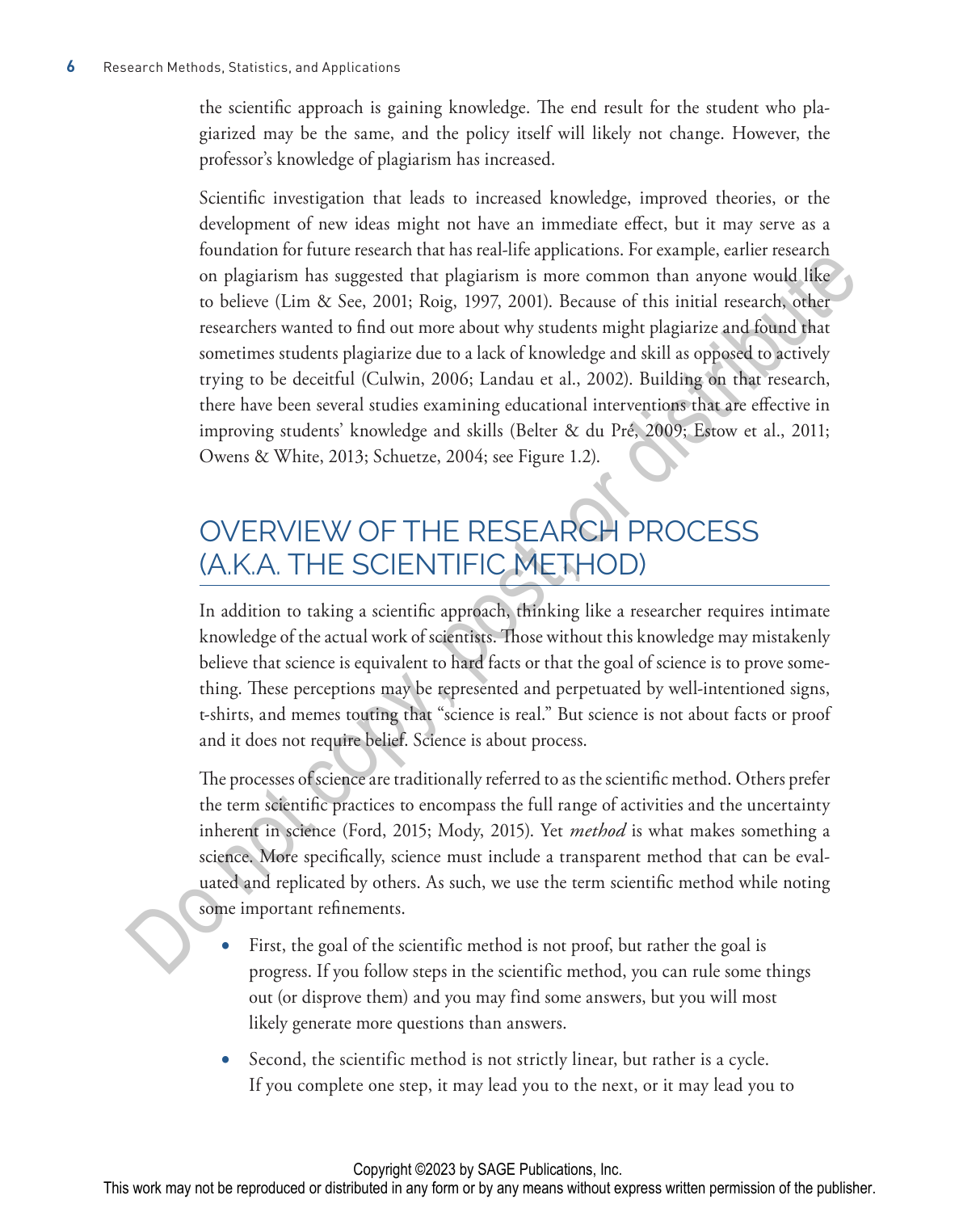rethink an earlier step. And then when it looks like you are finished, the process takes you back to the beginning for you or another researcher to begin again.

To use a physical analogy, when we talk about steps of the scientific method we are not talking about steps in a staircase that we go up once, never backtracking or revisiting previous steps. Rather the steps are more like the ones we experience when we are using a stair-stepping machine such as those found in health clubs. Some of these machines have steps that cycle around and therefore we are constantly revisiting previous steps, just as we do in the scientific method. In the scientific method we might even skip a step and come back to it later (imagine skipping a step on an exercise machine).

• Third, the scientific method is not isolated, but rather is integrated. The use of the term "steps" signals connection and the singular "method" implies a unified whole. In other words, it is not sufficient to simply memorize individual steps without understanding how they work together. Moreover, it is not sufficient to learn only the technicalities of a scientific discipline. Creativity, reading, writing, presenting, collaborating, and management are essential to science (Mody, 2015) and integrated within the scientific method. when we are using a stati-strepping machine such as those found in health clubs.<br>
Some of these machines have steps that cyled around and therefore we are<br>
constantly revisiting previous steps, just as we do in the scienti

Keep these three refinements in mind as we next outline the steps in the scientific method. The goal here is not that you master every concept but rather for you to develop a basic understanding of the entire research process. We will expound on this process in the rest of this textbook.

## **Step 1: Identify Your Topic**

Your professor may simply assign a research topic, but when you have a chance to choose your own topic it is worthwhile to spend some time thinking carefully about a good topic.

What makes a good topic? First, you want to choose a topic that piques your interest. Perhaps you read something interesting for a class, or heard a news story about an unusual event or behavior, or have some personal observations that you want to test. Personal experiences and observations are a good starting point for selecting a topic, but be careful when you choose a topic that interests you. Interest here means something you are interested in finding out more about—not something that you already have an established belief or opinion about that you are not willing to examine in an unbiased manner.

Although finding an interesting topic is a good first step, you want to avoid a few pitfalls. As a student, you probably have limited time and resources. If you will be responsible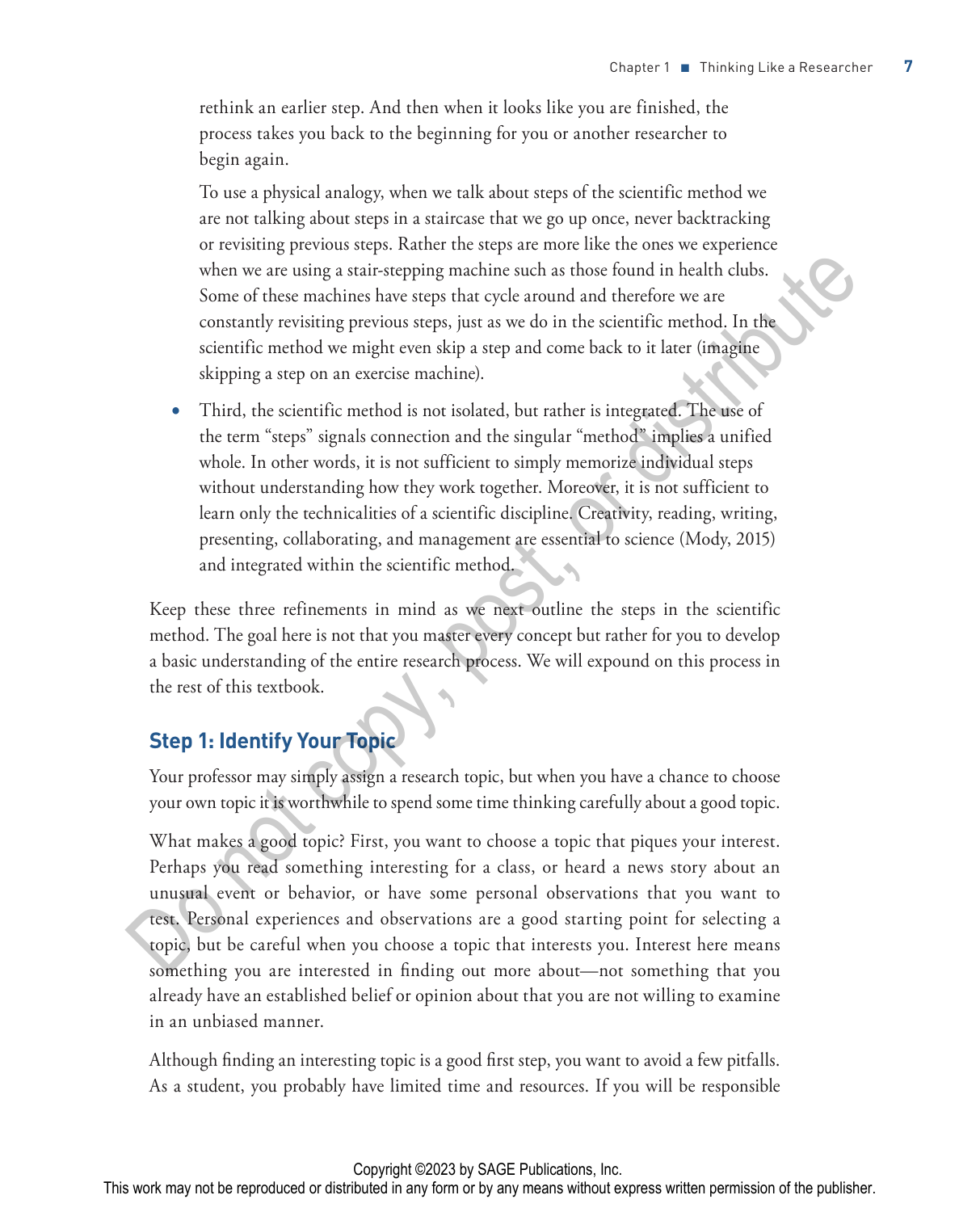for collecting your own data, do not choose a topic that requires participants who you will need special permission to recruit (e.g., children, individuals with psychological disorders, etc.) or one that requires equipment that you do not already have. If you are doing the research for a class project and the professor is requiring you to use a certain type of research design (such as an experiment—see step 4), then be sure your research topic is one that lends itself to that type of design.

You need to think ahead a little at this point to consider data collection and design; however, you do not want to be too specific with your topic. Have some questions you are interested in examining, but wait until you read past research to develop specific hypotheses or design the specifics of your study.

Throughout this book, we will draw on research from various fields within the social sciences. We will focus on the topic of academic honesty to demonstrate how different research concepts and processes apply within a specific research area. We explain how we choose that research topic in Application 1.1.

## **Step 2: Find, Read, and Evaluate Past Research**

Reading and evaluating past research is one of the most crucial steps in research. You should do it early in the process, but keep in mind that you will likely need to keep going back to the research literature while you design, conduct, and write up your study. In other words, this is not a step you can simply check off and move on. Remember we told You need to think ahead a little at this point to consider dua collection and design;<br>
however, you do not want to be too specific with your topic. Have some questions you<br>
are interested in examining, but wait until you r

## **APPLICATION 1.1**

Step 1: Identify A Research Topic—Focus On Academic Honesty

As college professors, the authors of this book are keenly aware of and interested in the topic of academic honesty. One situation in particular piqued one of the author's interests in this topic and helped to narrow the topic from academic honesty to plagiarism. A student copied several sentences from the textbook without enclosing those sentences in quotations, but she did cite the book. The professor explained to the student that this was plagiarism and asked the student to redo the assignment. The student reacted with anger and was so sure the professor was wrong that she went to the academic dean, essentially turning herself in for an academic honesty violation.

Although the action clearly constituted plagiarism, the student did not plagiarize intentionally. This raises many questions: What do students believe plagiarism is? How do we raise students' awareness of what plagiarism is and help them avoid it? If a student commits plagiarism, how does that impact our perceptions of the student?

At this point we have a specific topic, but we are just playing around with different research questions. In order to further narrow our topic, we must move on to our second step—to find and read past research on the topic of plagiarism. See Application 1.2 (on p. 27) for more on how we developed a study on this topic.

#### Copyright ©2023 by SAGE Publications, Inc.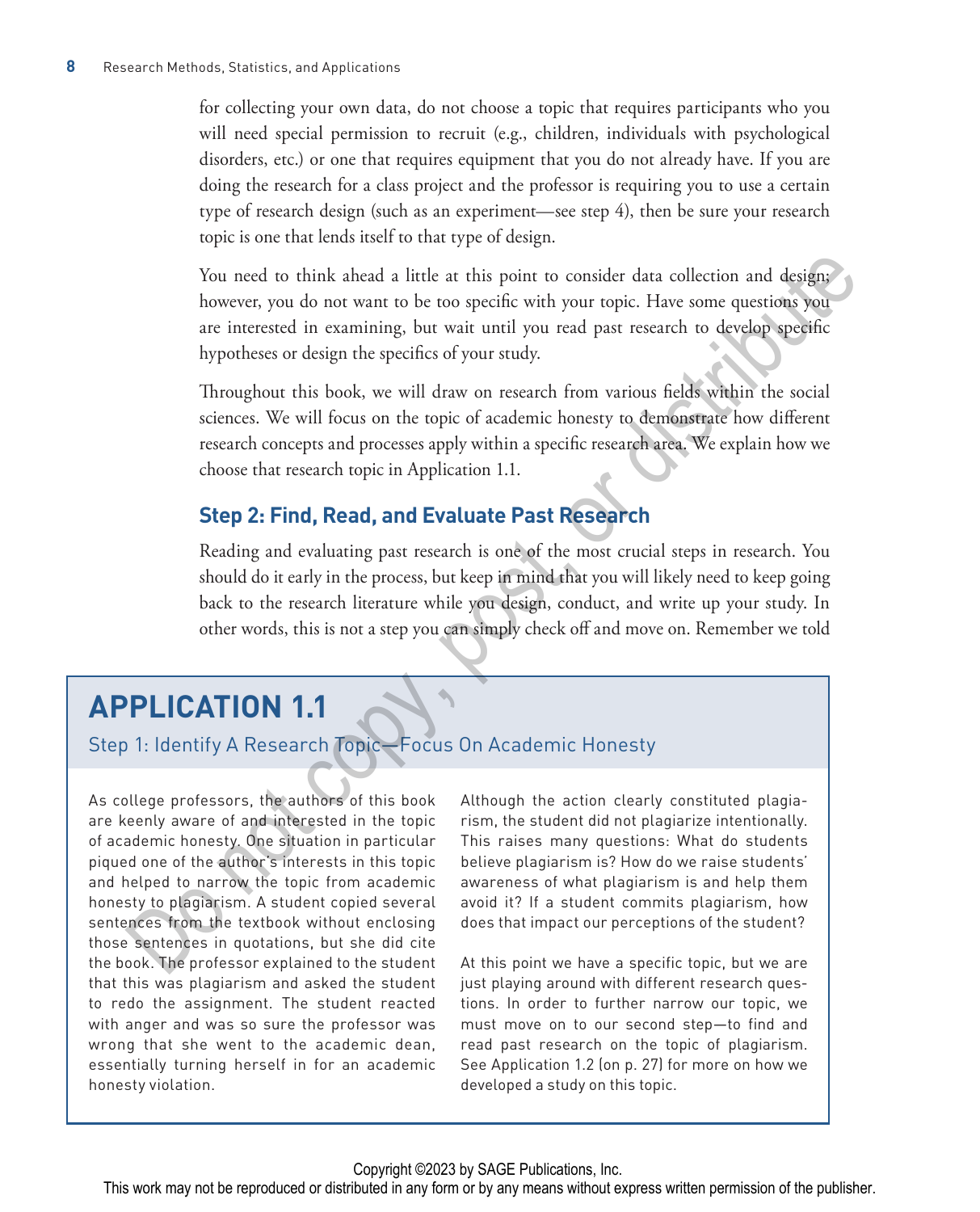you these steps were not linear, but rather are steps that you may need to revisit. Reading the research literature on your topic is something you should plan to do throughout the research process. We discuss this in more detail in Chapter 2.

### **Step 3: Further Refine Your Topic and Develop a Hypothesis or Research Question**

The topic you started with might be very different from the one you decide on after you have read past research. Change is a good thing and suggests that you are truly involved in the process of science—process, after all, implies change.

When you have a good handle on what past research has found you will develop a **testable hypothesis** that is based on this research. A common definition of a hypothesis is that it is an educated guess. For our purposes, this means that a hypothesis is a prediction based on past research. A testable hypothesis means that it can be disproven. A belief in true love, angels, or countless other things that cannot be disproven may be very worthwhile on a personal level, but such beliefs are not testable and thus not suitable research questions. On the other hand, we could test the idea that having a belief in true love improves the quality of intimate relationships.

Similarly, as much as we might like the idea that studying research methods will save the world, such a statement is not testable. The only way to disprove a statement such as this would be for the world to end. That is a horrible event on so many levels, and it would be impossible to assess exactly what could have prevented it. With modification, however, we can make this statement testable: Research methods instruction improves decision-making. This is not nearly as exciting as our first statement about research methods saving the world, but it is much more focused and testable. Moreover, it meets our standards for a testable hypothesis because it is a prediction based on past research that demonstrates that decision-making can be improved with instruction in critical thinking (Helsdingen et al., 2010). The topic you started with might be very different from the one you decide on after you have real past research. Change is a good thing and suggests that you are truly involved<br>the process of science—process, after all, i

**Testable hypothesis:** An educated prediction that can be disproven.

## **Step 4: Choose a Research Design**

Design a study that tests your hypothesis, is feasible for you to carry out given your time and resource constraints, and is ethical. Keep in mind that there is no perfect study and you cannot examine all the factors that interest you in one study. One of the most basic decisions is the type of research design to use.

There are three basic types of research designs: descriptive, correlational, and experimental. A single study may have multiple hypotheses that are tested with one or more of these designs. The type of design depends largely on the goal of the research. Just like it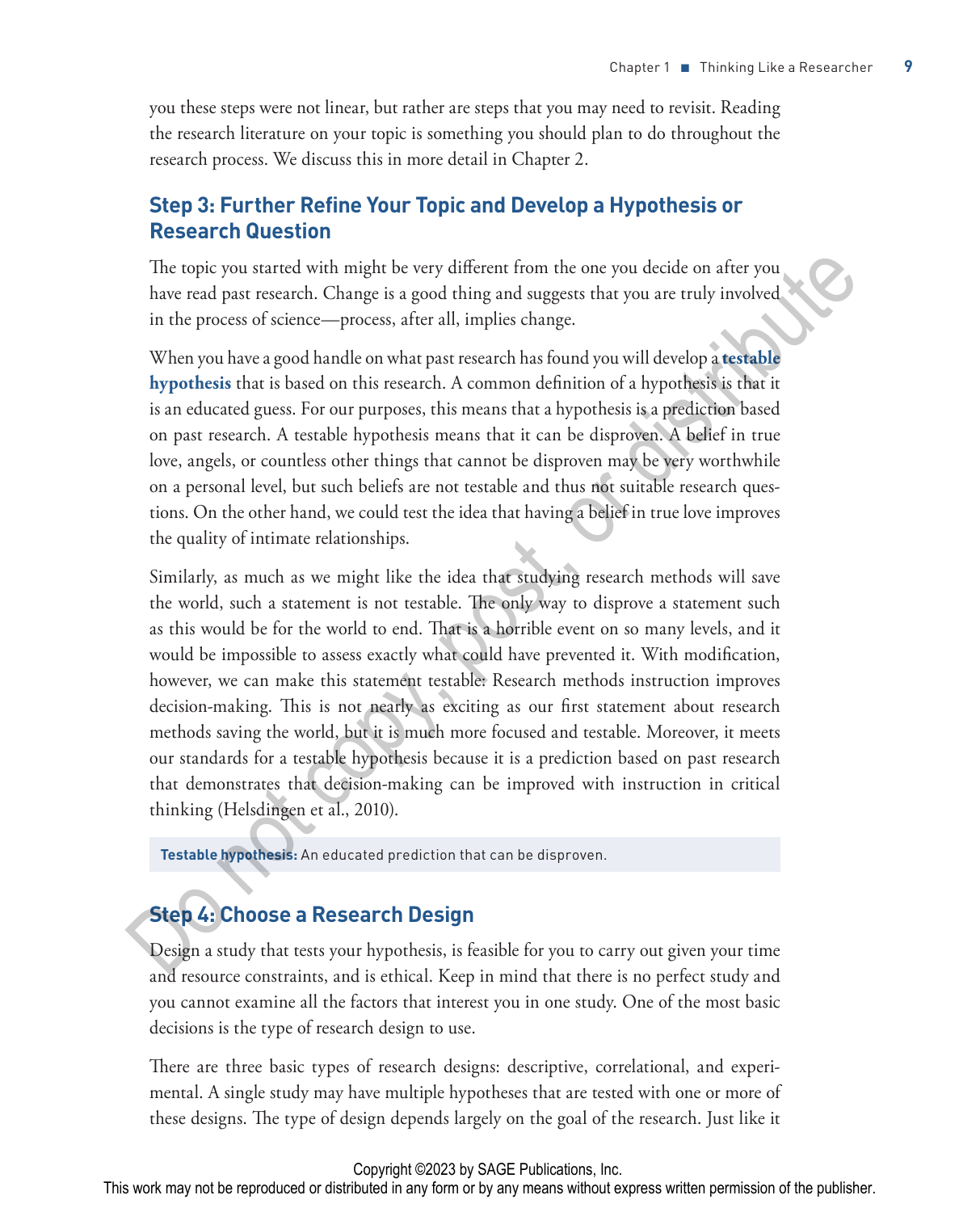sounds, descriptive research simply describes a sample or a population. Correlational and experimental research designs examine relationships among variables, with experimental research testing a causal relationship. There is also something called a quasi-experimental design in which some, but not all, of the requirements for an experiment are met. We will go into depth on each of these designs in later chapters and in the final chapter summarize key decision points for choosing a research design. Here we provide some basic information so that you can begin to familiarize yourself with research design.

All designs will have variables you measure, manipulate, or control. A **variable** is something that varies in that it has at least two possible values. Age is a variable with several possible values, such as age in years starting at a value of zero and increasing by values of one. On the other hand, 29 years is not a variable because it represents just a single value and does not imply any variation. Similarly, the description of having research knowledge does not vary. To make it a variable, we would need to discuss it in terms of the degree of research methods knowledge, which might be defined as number of social and natural science courses completed, grade in a research methods course, or score on a research knowledge exam. You will find more information on measurement of variables in Chapter 3. information so that you can begin to familiarize yourself with research design.<br>All designs will have variables you measure, manipulate, or control. A variable is something<br>that varies in that it has at least two possible

**Descriptive research** examines the who, what, when, where, and how, but does not examine relationships among the who, what, when, where, and how. Descriptive research can be exploratory in nature. It is often used to examine phenomena in more depth or to examine an area of research that is either new or needs updating. For example, a descriptive study could be used to better understand what types of science education, such as natural sciences, social sciences, research methods instruction, statistics, and so on, that people find most important. Such a study might examine opinions about how such education should be administered and funded. Moreover, views on science education may change over time and it could be useful to understand attitudinal trends. See Chapter 5 for more information on descriptive studies.

**Correlational research** examines the relationship between two or more variables but does not test causality. A correlational study tests the degree to which behaviors, events, and feelings co-occur with or predict other behaviors, events, and feelings. For our science education topic, we might want to better understand factors that correlate with attitudes toward science education such as age, academic major, or political views. We might also want to know if science education predicts certain outcomes, such as the ability to distinguish between relevant and irrelevant information when making a decision.

**Variable:** A factor in a research study that has two or more possible values.

**Descriptive research:** Research design in which the primary goal is to describe the variables, but not examine relationships among variables.

**Correlational research (or correlational design):** Research design in which the relationship among two or more variables is examined, but causality cannot be determined.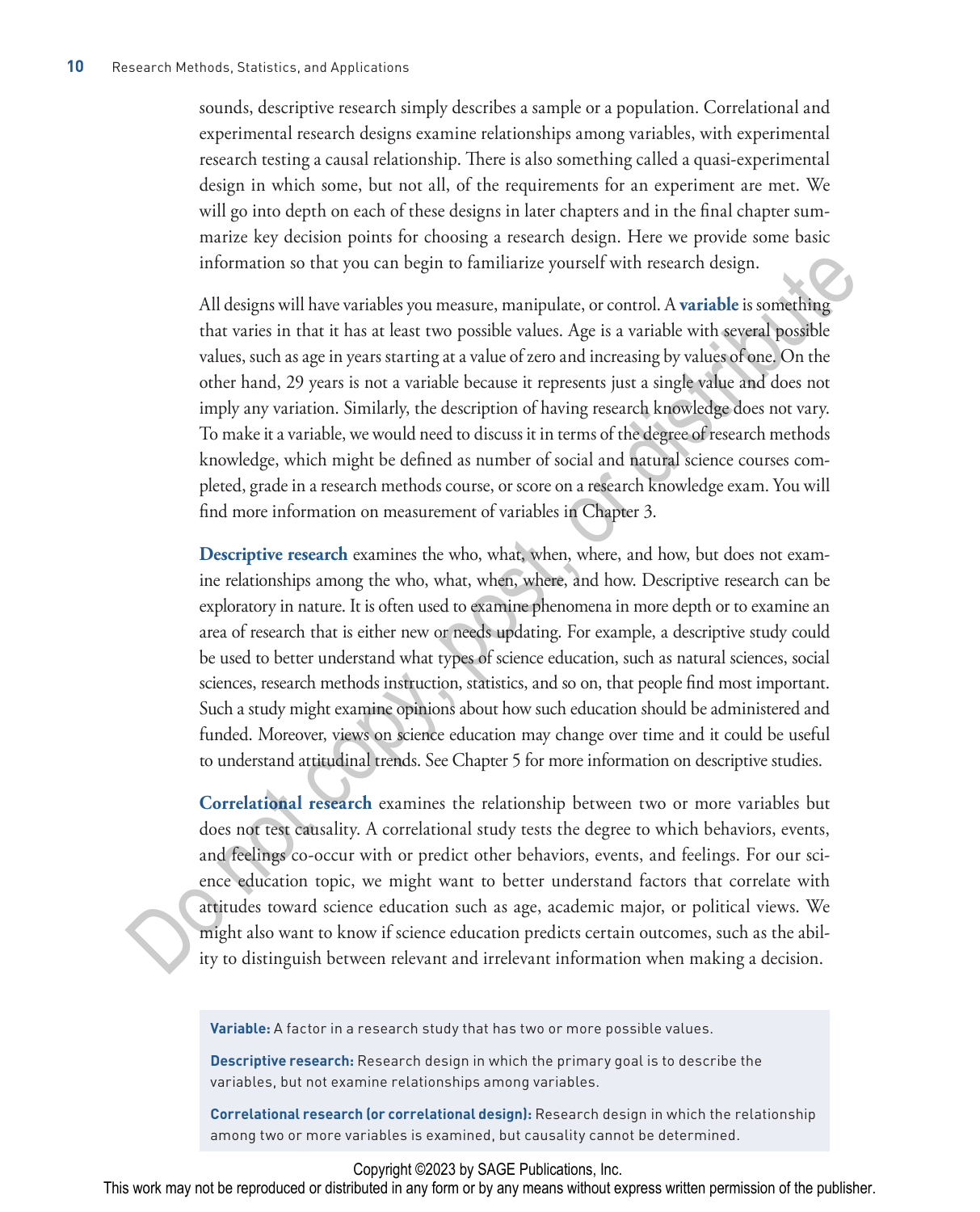We can use correlational research to predict scores, but we cannot use correlations to explain why the scores occurred. A correlational design cannot determine **causation**, in that it cannot show that one variable caused the effect on another variable. If a correlation exists between two variables, it is possible that one variable caused the change in the other but it is also possible that the relationship exists for other reasons. For example, in a study examining the relationship between research methods instruction and decision-making skills, it might be that taking a research methods class improves decision-making skills. See Chapter 9 for more information on Correlational Designs.

Alternatively, it could be that those who already have good decision-making skills seek out a research methods course. Or perhaps there is a third variable that is impacting results, such as academic major or years of education, and there is actually no direct relationship between research instruction and decision-making skills.

**Experimental research** examines the relationship between two or more variables and, if properly conducted, can demonstrate causation. An experiment goes beyond prediction to an explanation of a relationship between two variables. We provide a deeper explanation of how to examine causality in Chapter 10, but for now try to remember at its most basic, an experiment consists of one **independent variable (IV)** and one **dependent variable (DV)**. An **experiment** tests the effect of the IV on the DV. skills, in might be that taking a research methods class improves decision-making skills.<br>See Chapter 9 for more information on Correlational Designs.<br>Alternatively, it could be that those who already have good decision-ma

**Causation:** Relationship between cause and effect, in that one variable is shown to be the reason for an observed change in another variable.

**Experimental research (or experimental design, or experiment):** Research design that attempts to determine a causal relationship by manipulating one variable, randomly assigning participants or subjects to different levels of that manipulated variable, and measuring the effect of that manipulation on another variable.

**Independent variable (IV):** The variable that is manipulated in an experiment.

**Dependent variable (DV):** The variable that is measured in an experiment and is expected to vary or change based on the IV manipulation.

An experiment requires that:

- a. the experimenter systematically manipulates the independent variable (IV),
- b. the experimenter randomly assigns participants to receive different levels of the IV, and
	- the experimenter measures the effect of the IV manipulation on the dependent variable (DV).

For example, the following is a simple experiment to determine if research methods instruction (the independent variable or IV) increases decision-making skills (the dependent variable or DV). We randomly assign participants to one of two IV levels: taking a 1-hour research methods seminar or a 1-hour driver education seminar. To assess our DV, after the seminars we give all the participants scenarios with relevant and irrelevant information and assess their ability to make decisions based only on the relevant information. Copyright ©2023 by SAGE Publications, Inc.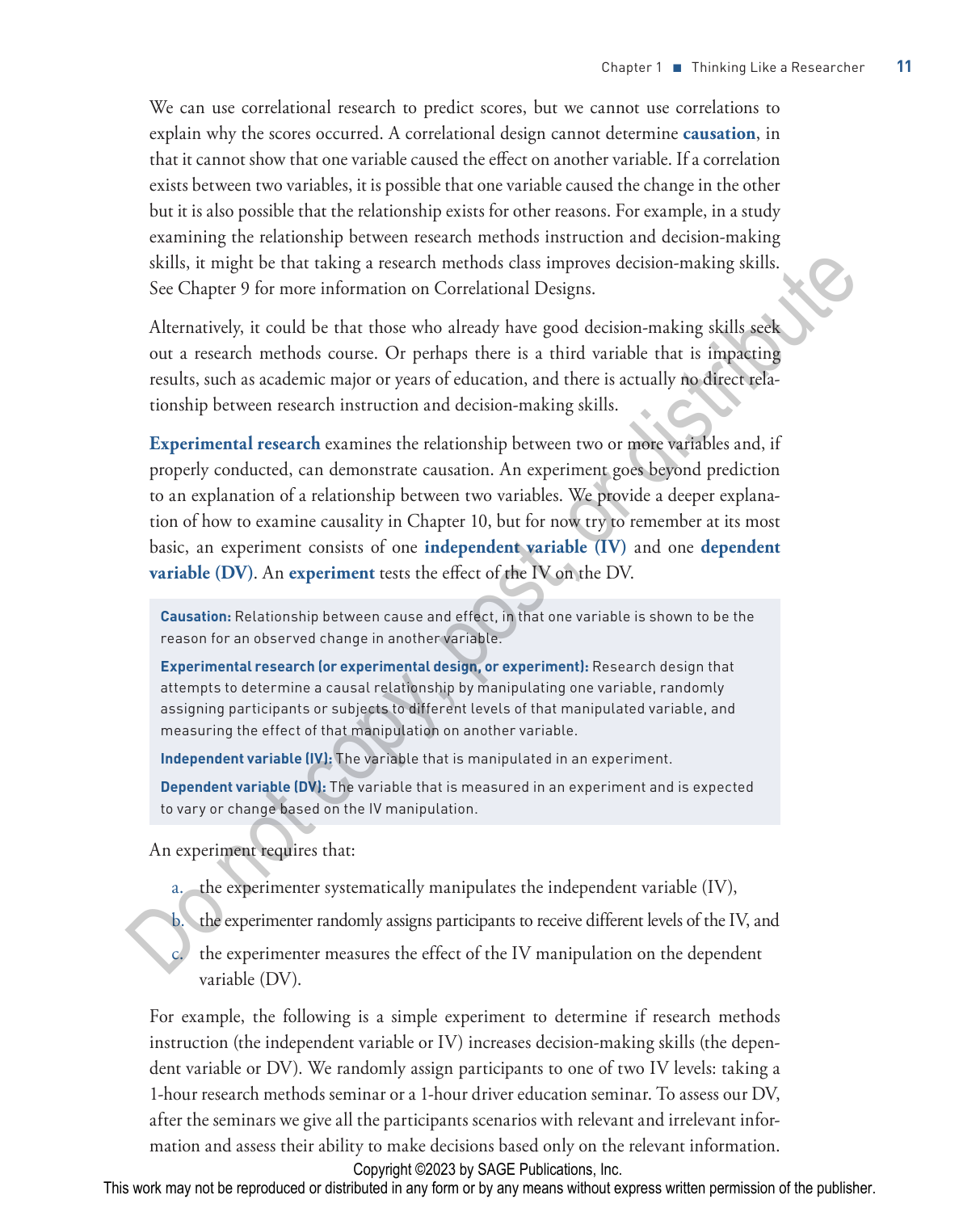

In some cases, it is not feasible to conduct an experiment and a quasi-experimental design might be chosen instead. **Quasi-experimental research** includes manipulation of an IV but no random assignment to IV level. For example, we might compare decision-making skills between students in actual driver education and research methods courses. In this case, participants still experience the IV manipulation (research methods vs. driver education) but they were not randomly assigned. Like a correlational study, a quasi-experiment cannot demonstrate causation. In our example, participants who are in a driver education course might already be very different from those who are in the research methods course, and we therefore cannot be sure that any observed differences in decision-making skills were caused by the research methods course. 2. The president of a university wants to understand how the beauty of the<br>
campus influenced the decision by the incoming student class to encol the<br>
university. What two university what to make appropriate research desi

Test your understanding of descriptive, correlational, and experimental research designs by completing Practice 1.1. By the way, we realize that you might be tempted to skip over these practice exercises in the chapters or ignore the application boxes. We think taking the extra time will be worth your while, however. We base this on research findings that active repetition of material through practice and application is associated with better learning and retention than simply reading and rereading a text (Fritz, 2011).

#### **Quasi-experimental research (or quasi-experimental design, or quasi-experiment):**

Research design that includes a key characteristic of an experiment, namely, manipulation of a variable. However, it does not have all the requirements for an experiment in that there is no random assignment to the levels of the manipulated variable. Because there is no random assignment, a quasi-experiment cannot demonstrate causation.

## **Step 5: Plan and Carry Out Your Study**

As you plan your study, you will need to decide exactly how you will measure key study variables (see Chapters 3 and 4) and who or what your population of interest is and how you will obtain a sample from that population (see Chapter 5). If you plan to conduct

Copyright ©2023 by SAGE Publications, Inc.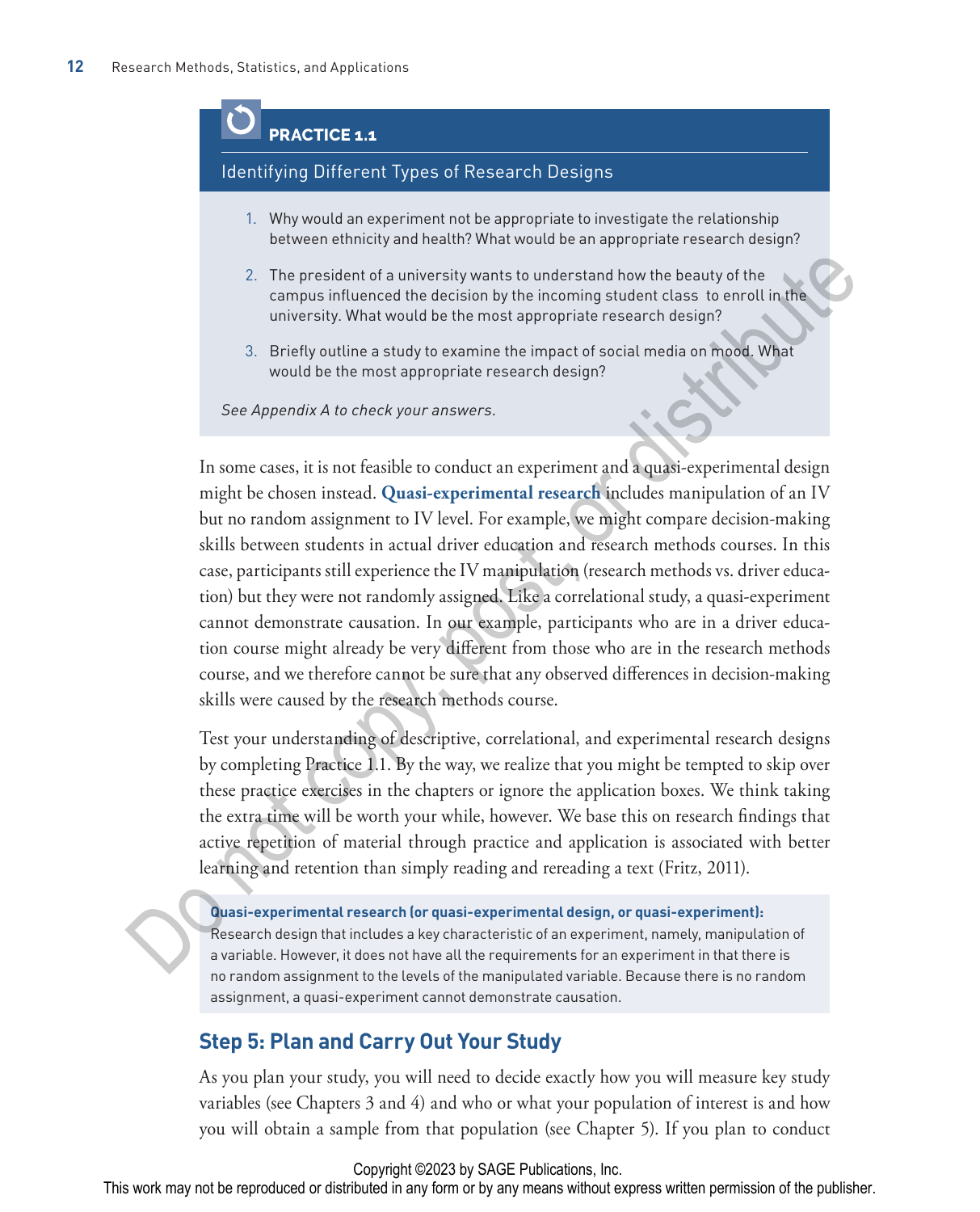an experiment, you will need to determine how to manipulate your independent variable and test for causality (see Chapter 10).

Before you carry out your study, you will need to get approval to do so. Your professor is the first person who will need to OK your study to ensure the study has merit based on past research and theory, that you plan to employ appropriate methods and analyses, and that the study is ethical. Broadly speaking, your study should not harm others and should maintain the dignity and respect of those involved in the study.

If your study involves collecting data from human participants, you will likely need to have your study approved by your college or university's **Institutional Review Board (IRB)**. The IRB reviews research conducted by both students and faculty to ensure that the study has merit and therefore the research is justified. The IRB also ensures that the study complies with ethical principles and standards. We will discuss ethics in more depth later in this chapter.

**Institutional Review Board (IRB):** An established group that evaluates research proposals to ensure that ethical standards are being followed in research that involves human participants.

### **Step 6: Analyze Your Data**

Throughout the course of this book you will learn about different types of analyses to help you test different types of hypotheses and research questions. By the end, you should develop a set of tools that will help you test your hypotheses or provide some answers to your research question. In the final chapter, we provide a summary of all the statistical analyses in this book and when to use them. For now, know that the appropriate analysis depends largely on how you measured your variables. Students sometimes confuse types of research design with types of statistical analyses. It does not help matters that researchers have used "descriptive" and "correlational" to describe both designs and statistics. But try to keep them separate. You may have heard the old adage "correlation does not mean causation," and that refers to correlational design. Causality is a function of research design, not the type of statistics you use to analyze the design. matrix the state of the state of the state of the state of the state of the state of the state of the state of the state of the state of the state of the state of the state of the state of the state of the state of the sta

Ideally, you should choose the best analysis based on your hypothesis or research question. Each analysis is like a tool, and you would not want to use a hammer when a screwdriver is more appropriate for the job. However, beginning researchers will have a limited number of tools, and you might find yourself needing to limit the types of hypotheses you develop in order to run analyses that you know how to do. Even by the end of the course, you will have learned about only a few key analyses. It is appropriate for beginning researchers to modify their hypotheses and questions to those that they can actually test, given the tools they have. Just keep in mind that there is a whole world of analyses out there that can answer much more complex questions than you will be able to ask in this beginning Research Methods course.

#### Copyright ©2023 by SAGE Publications, Inc.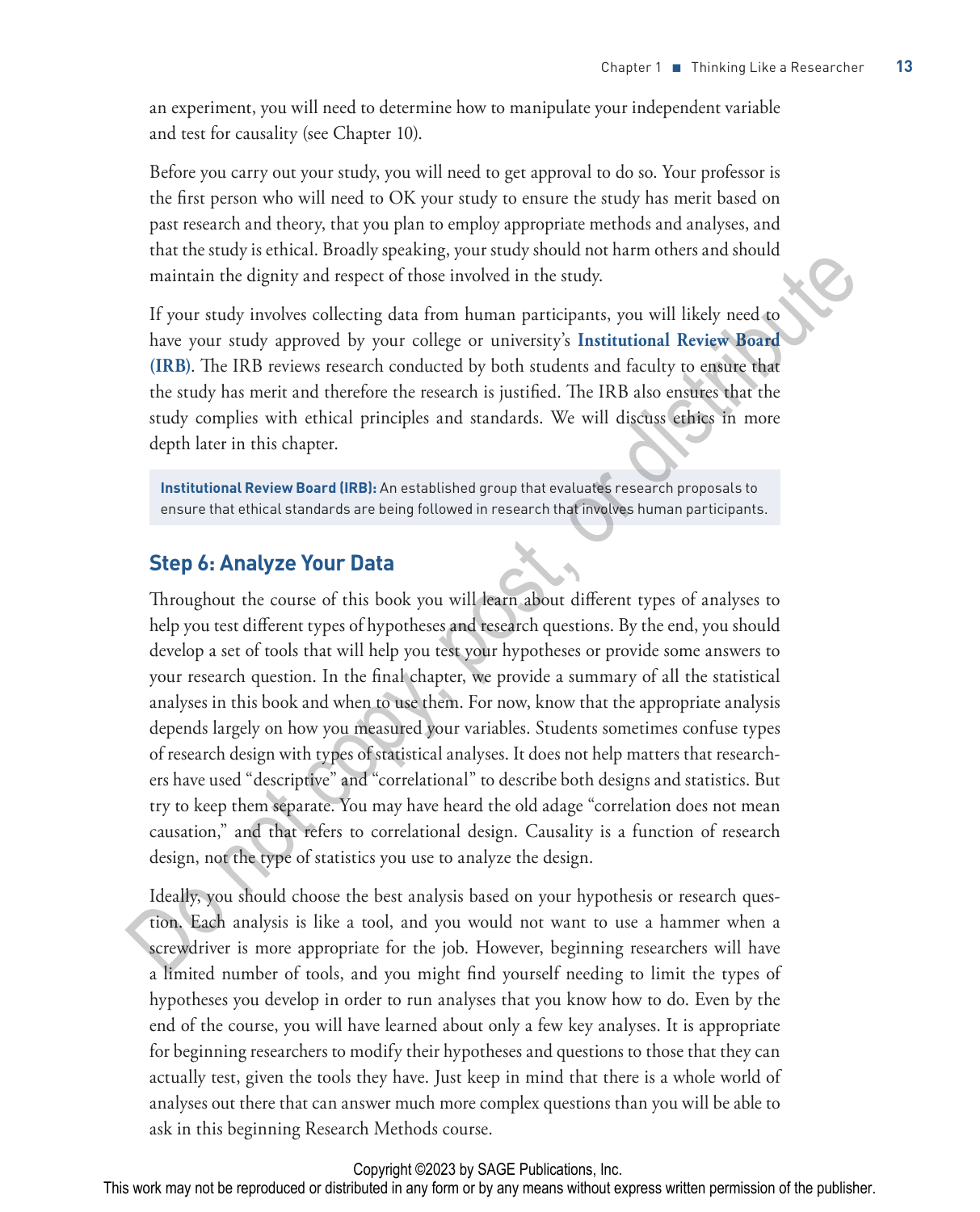### **Step 7: Share and Communicate Results**

Research should be a transparent process and therefore it is important that researchers make their work public. Sharing data and materials promotes verification and replication of results. Communicating what the results mean, how they fit or do not fit with past research, limitations of the study, and suggestions for future research allows others to learn from and build upon the research.

Remember that reviewing past research is an essential and ongoing step in the scientific method. Thus, communicating results feeds back into the process of science. As a student, this does not necessarily mean that you have to publish your results in a research journal. That is a possibility, but it is more likely you will share your results with your professor and your classmates, and perhaps present your study to other students within and outside your college or university. Remember that revive ingressions. The season is considered to the properties that revive and words of the process of schemes that product the method. Thus, communicating results freeds that to the process of schemes the pr

Writing a research report is one of the basic ways to communicate your results to others, and we go into more detail on how to do that in Appendix B. When you write a report you have to put the study into context, and you will need to explain your study in your own words. The process of writing and revising the report will help you figure out how to effectively communicate your study and its results to others.

Writing in your own words is critical to your own learning and to others' understanding your work. After all, no one will be able to understand your study if you cannot explain it clearly and concisely yourself. Writing in your own words is also an important ethical issue. If someone plagiarizes the work of others, then they essentially steal someone's ideas and hurt the credibility of the entire field.

You may think you know what plagiarism is and how to avoid it, but plagiarism is more than just passing off someone's entire work as your own. Plagiarism also includes incorrect citation of others' work. You are expected to build on past research, which will require you to summarize and paraphrase the work of others. You should do so in your own words; and whenever you describe others' work, you need to cite the appropriate source. Test your understanding of plagiarism by completing Practice 1.2.

## **PRACTICE 1.2**

#### Identifying and Avoiding Plagiarism

The following was taken directly from Schuetze (2004):

"Increased student confidence in their ability to avoid plagiarism would hypothetically result in an inaccurate perception that they are fully knowledgeable about the complexities involved in proper citations in scientific papers" (p. 259).

#### Copyright ©2023 by SAGE Publications, Inc.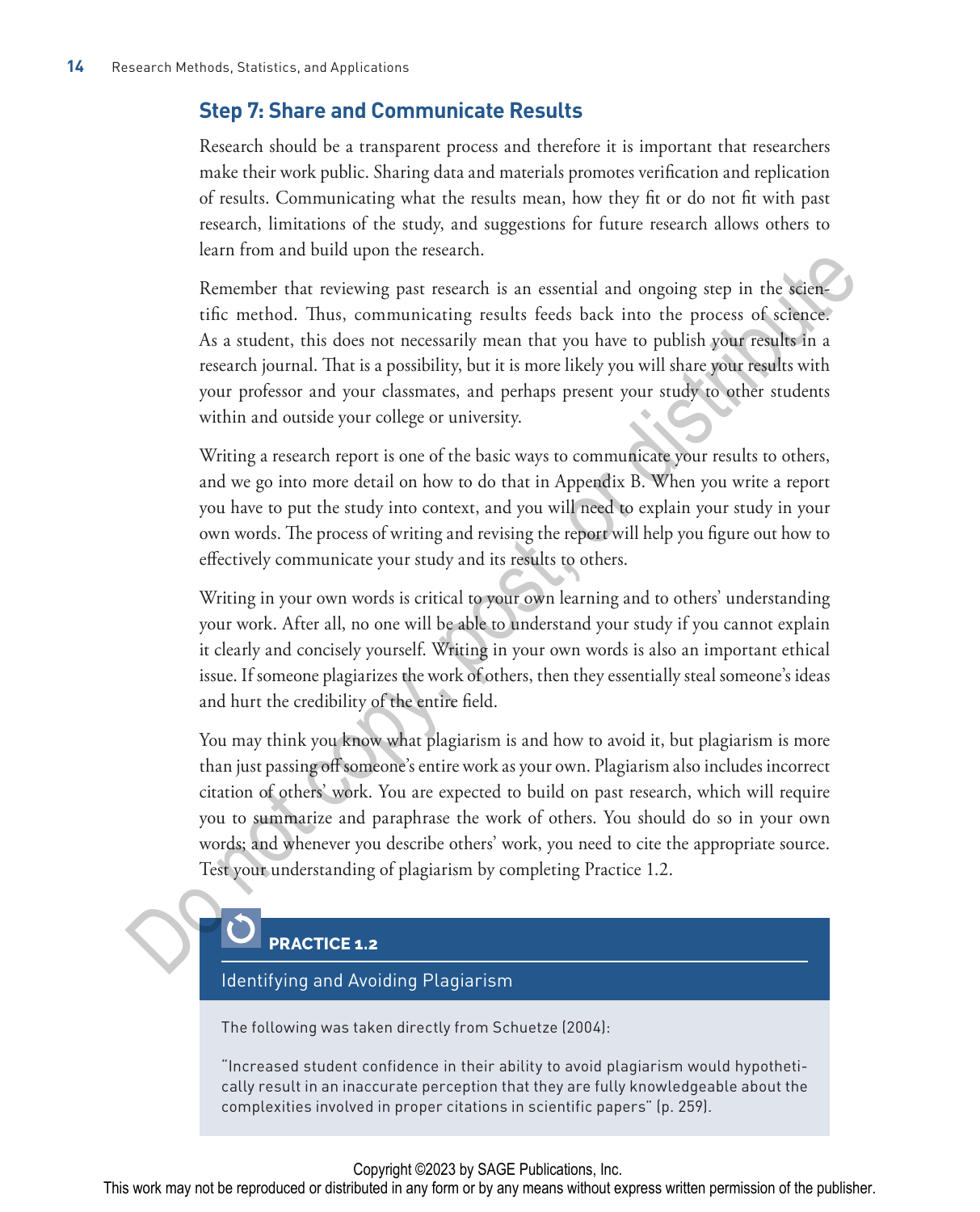Indicate if each of these statements would or would not be considered plagiarism:

- a. Increased student confidence in their ability to avoid plagiarism might result in an inaccurate belief that they are fully knowledgeable about the complexities involved in proper citations (Schuetze, 2004).
- b. Student confidence in their plagiarism avoidance skills might lead to false perceptions that they understand the intricacies of proper citations.
- c. One danger of increasing students' confidence in avoiding plagiarism is that they may overestimate their ability to correctly cite sources (Schuetze, 2004).
- d. Increased student confidence in their ability to avoid plagiarism might theoretically result in an incorrect belief that they are completely knowledgeable about the intricacies of proper citations in papers (Schuetze, 2004).

*See Appendix A to check your answers.*

## THINKING CRITICALLY ABOUT ETHICS

When researchers design and carry out their research study, they must carefully consider the ethics of their study. Conducting an ethical research study is more than simply doing the right thing and avoiding doing the wrong thing. Although there are some clear dos and don'ts, ethical decisions are often not that simple. Researchers must consider ethics at every stage of the research process, and consequently we introduce ethics in this chapter as well as discuss ethical issues throughout the book. perceptions that they understand the intricacies of proper citations.<br>
c. One danger of increasing students contidence in avoiding plagiarism is<br>
that they may overestimate their ability to correctly cits agences (Schuetze

### **Ethics Codes**

An ethics code both guides ethical decision-making and delineates the ethical standards that must be followed. Current international and federal ethics codes for human research were created in response to some horrific research conducted in the name of science. Two of the most infamous are the Nazi medical experiments and the Tuskegee syphilis study.

During World War II, the Nazis tortured and murdered an estimated six million Jews along with millions of others who did not fit into the "Aryan race." After the war, a series of military tribunals, called the Nuremberg Trials, were held to try to bring justice to those responsible for carrying out these crimes against humanity. Among those prosecuted were physicians who had conducted medical studies on prisoners of Nazi concentration camps. The prisoners were forced into studies that included amputations, sterilization, and exposure to poison, disease, and hypothermia. In response to such atrocities, the Nuremberg Code was created in 1947 as the first ethical code of conduct

#### Copyright ©2023 by SAGE Publications, Inc.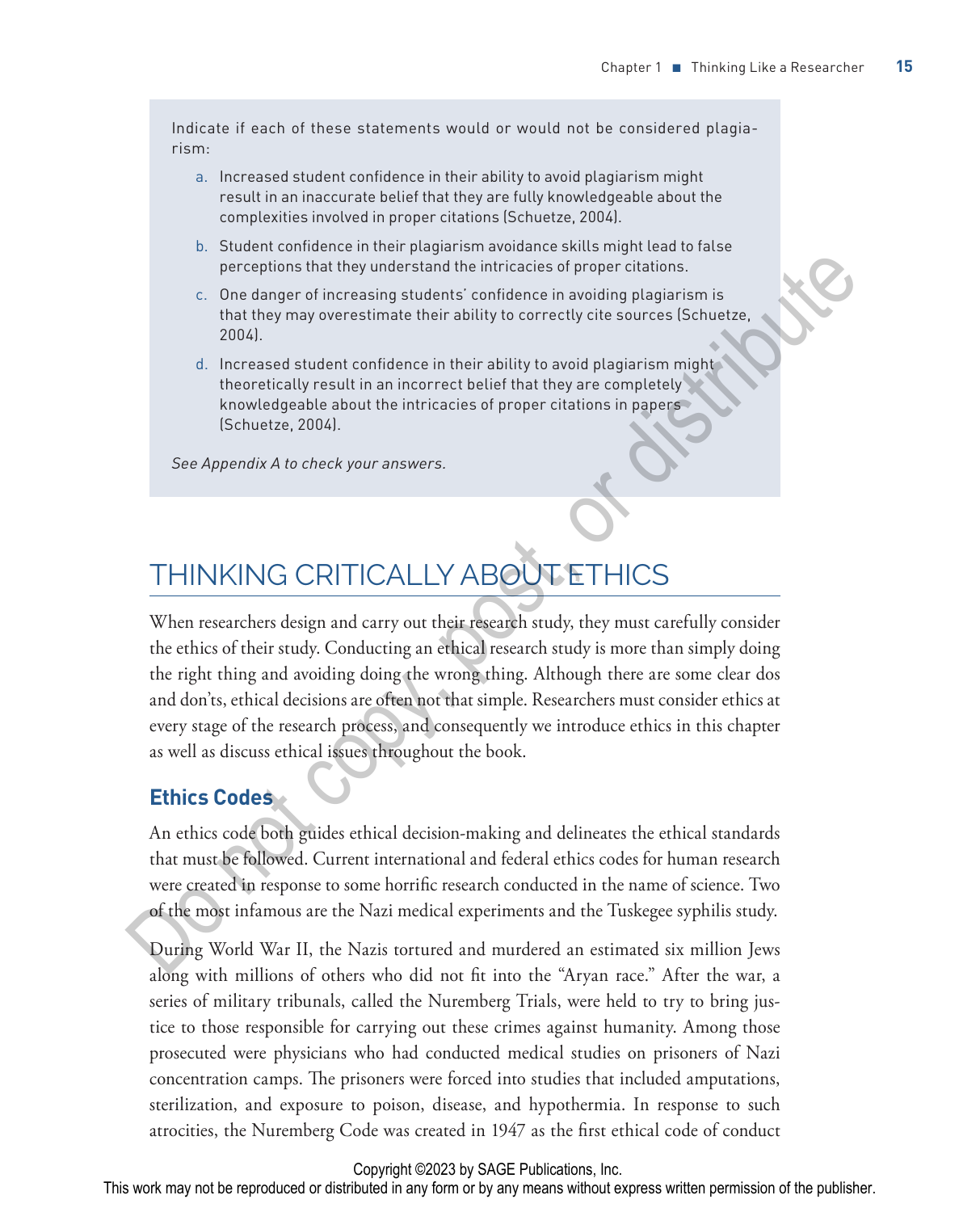for research (Grodin & Annas, 1996; Karigan, 2001). In 1964, the principles of this code were updated and clarified in the Declaration of Helsinki. This declaration has been updated and revised over time and currently serves as the international code of ethics for biomedical research (Karigan, 2001). It states that the rights of the individual must take precedence and that individuals must give their consent, preferably in written form, to participate in biomedical research (World Medical Association, 2008).

Another prime example of unethical research, conducted by the United States Public Health Service, began in 1932 and continued until 1972, even after the enactment of both the Nuremberg Code and Declaration of Helsinki. The Tuskegee syphilis study examined the long-term effects of syphilis without the consent of the patients suffering from the disease. In fact, the men who participated in the study were led to believe they were receiving free health care when instead the syphilis diagnosis and treatment were intentionally withheld. This study went on for 40 years and stopped due only to public pressure resulting from a newspaper investigation that revealed the true nature of the study (Karigan, 2001). As a result, the Belmont Report was crafted as a guide for the ethical treatment of patients who participate in medical research in the United States. The Belmont Report serves as the basis for the current United States Federal Policy for the Protection of Human Subjects, also known as the "Common Rule" (U.S. Department of Health and Human Services, 2009).

The Nazi and Tuskegee research are extreme examples of what can happen when researchers do not think critically about ethics. Before you assume that all the ethical concerns relate to medical research, consider that some of the most influential social psychology experiments put participants under great emotional duress. Participants in Milgram's (1963) obedience study were told to administer increasingly strong shocks to another person and were ordered to continue if they hesitated. In reality, the other person was part of the study and not shocked at all, but the participants believed they were inflicting pain on another person and consequently demonstrated great discomfort and emotional stress. Participants in Zimbardo's (1972) Stanford prison experiment were randomly assigned to play the role of guards or prisoners in a mock jail. Within a few days, some of the guards exhibited cruel behaviors toward the prisoners and some of the prisoners became docile or depressed. Zimbardo found himself transformed from an unbiased researcher into the role of prison supervisor. It took an outside observer to point out the cruelty of the experiment and convince Zimbardo to stop it (TED, 2008). These social science studies contributed greatly to our understanding of social phenomena, but were the negative impacts on participants worth it? What about studies that ask participants to disclose intimate details of their personal life, give participants false information, observe participants without their consent, or provide a placebo treatment to participants in need of help? And what about studies with animals? Another prime example of unteltival research, conducted by the United States Public<br>Health Service, began in 1932 and continued until 1972, even after the enactment of boah<br>the Nucmberg Code and Declaration of Helsinki. T

Some of these questions are more relevant to some fields than to others. Because of these differences, researchers in the social and behavioral sciences follow the ethics code of

Copyright ©2023 by SAGE Publications, Inc.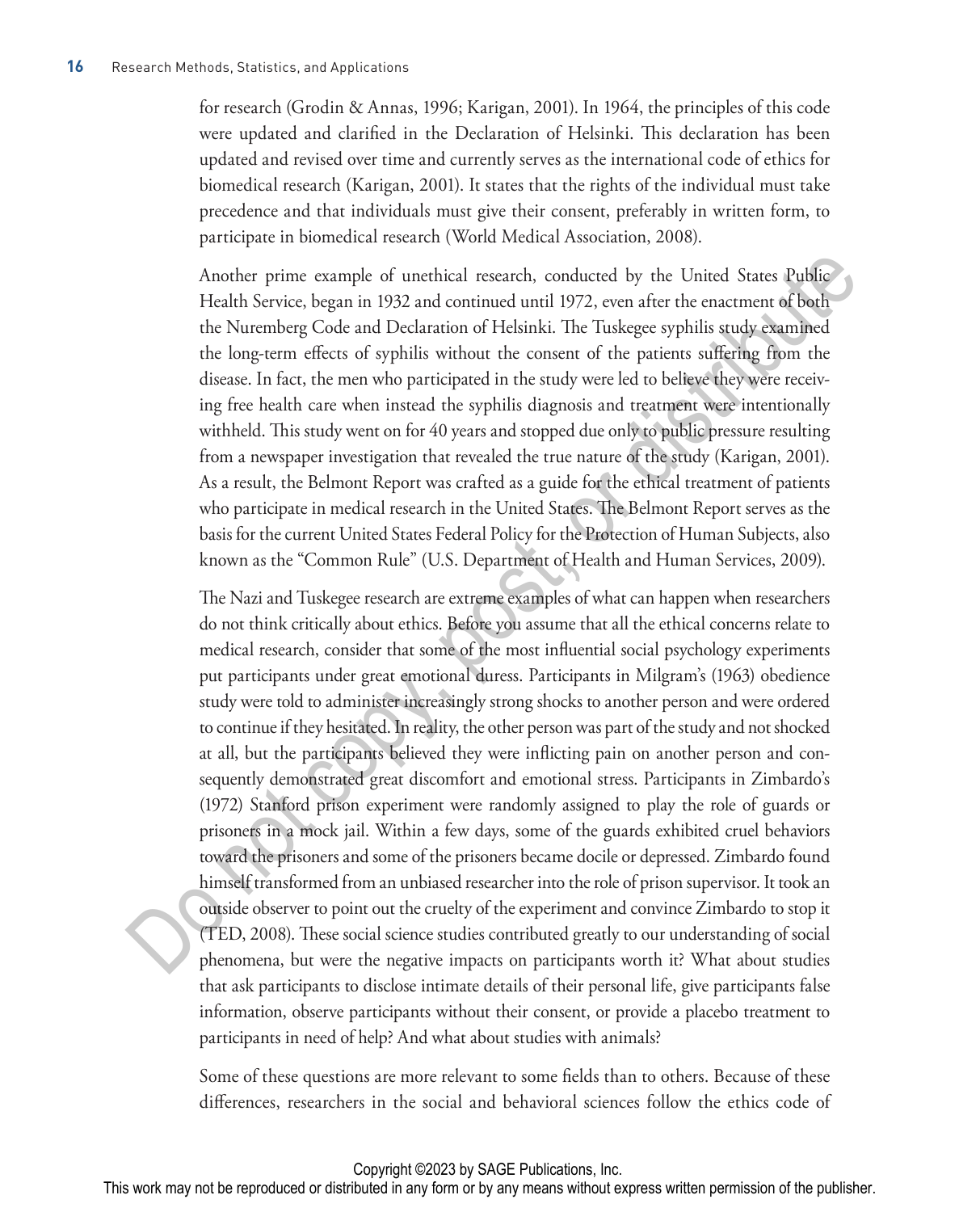their specific discipline's professional organization (see Table 1.1 for help finding the ethics code for your discipline). Some disciplines, such as political science, use the Federal Common Rule to guide their research (American Political Science Association, 2008). Psychology, sociology, and anthropology have their own ethics codes for research that are either stricter than the Common Rule or more specific to their discipline. For example, the American Psychological Association (APA; 2017) and the American Anthropological Association (AAA; 2009) have codes of ethics that address animal research, but this type of research does not occur and thus is not addressed in the ethical guidelines for sociology or political science. The AAA guidelines for animal research are much less detailed than the APA's because anthropology researchers do not conduct medical, physiological, or neurobiological research with animals but psychology researchers might.

### **Ethical Principles**

|                           | Association (AAA; 2009) have codes of ethics that address animal research, but this type<br>of research does not occur and thus is not addressed in the ethical guidelines for sociology<br>or political science. The AAA guidelines for animal research are much less detailed than<br>the APA's because anthropology researchers do not conduct medical, physiological, or<br>neurobiological research with animals but psychology researchers might.<br>We summarize key ethical principles and standards for social and behavioral science<br>research in this chapter, but it is worth your while to familiarize yourself with the full<br>ethics code of your discipline. Not only do these codes address research ethics, but they<br>also provide ethical guidelines for the full range of professional activities relevant to the<br>discipline. You can find your discipline's ethics codes by searching on the national or<br>international association website. The associations and web addresses for several social<br>science disciplines appear in Table 1.1. |                                                  |                    |  |  |  |  |
|---------------------------|-------------------------------------------------------------------------------------------------------------------------------------------------------------------------------------------------------------------------------------------------------------------------------------------------------------------------------------------------------------------------------------------------------------------------------------------------------------------------------------------------------------------------------------------------------------------------------------------------------------------------------------------------------------------------------------------------------------------------------------------------------------------------------------------------------------------------------------------------------------------------------------------------------------------------------------------------------------------------------------------------------------------------------------------------------------------------------|--------------------------------------------------|--------------------|--|--|--|--|
|                           |                                                                                                                                                                                                                                                                                                                                                                                                                                                                                                                                                                                                                                                                                                                                                                                                                                                                                                                                                                                                                                                                               |                                                  |                    |  |  |  |  |
| <b>Ethical Principles</b> |                                                                                                                                                                                                                                                                                                                                                                                                                                                                                                                                                                                                                                                                                                                                                                                                                                                                                                                                                                                                                                                                               |                                                  |                    |  |  |  |  |
|                           | Ethical principles are moral values and ideals. Table 1.2 lists the ethical principles from<br>several different codes of ethics, and you will notice the common principles espoused by<br>the different organizations. These principles do not explain how to behave, but rather<br>serve as guidelines in ethical decision-making. For example, all the organizations listed<br>in Table 1.2 identify respect as a key ethical principle. From a research perspective, this<br><b>TABLE 1.1</b><br>Find Your Discipline's Ethics Code                                                                                                                                                                                                                                                                                                                                                                                                                                                                                                                                       |                                                  |                    |  |  |  |  |
|                           | <b>Discipline</b>                                                                                                                                                                                                                                                                                                                                                                                                                                                                                                                                                                                                                                                                                                                                                                                                                                                                                                                                                                                                                                                             | <b>Association</b>                               | <b>Website</b>     |  |  |  |  |
|                           | Anthropology                                                                                                                                                                                                                                                                                                                                                                                                                                                                                                                                                                                                                                                                                                                                                                                                                                                                                                                                                                                                                                                                  | American Anthropological Association (AAA)       | americananthro.org |  |  |  |  |
|                           | <b>Criminal Justice</b>                                                                                                                                                                                                                                                                                                                                                                                                                                                                                                                                                                                                                                                                                                                                                                                                                                                                                                                                                                                                                                                       | Academy of Criminal Justice Sciences (ACJS)      | acjs.org           |  |  |  |  |
|                           | Criminology                                                                                                                                                                                                                                                                                                                                                                                                                                                                                                                                                                                                                                                                                                                                                                                                                                                                                                                                                                                                                                                                   | American Society of Criminology (ASC)            | asc41.com          |  |  |  |  |
|                           | Education                                                                                                                                                                                                                                                                                                                                                                                                                                                                                                                                                                                                                                                                                                                                                                                                                                                                                                                                                                                                                                                                     | American Educational Research Association (AERA) | aera.net           |  |  |  |  |
|                           | <b>Political Science</b>                                                                                                                                                                                                                                                                                                                                                                                                                                                                                                                                                                                                                                                                                                                                                                                                                                                                                                                                                                                                                                                      | American Political Science Association (APSA)    | apsanet.org        |  |  |  |  |
|                           | Psychology                                                                                                                                                                                                                                                                                                                                                                                                                                                                                                                                                                                                                                                                                                                                                                                                                                                                                                                                                                                                                                                                    | American Psychological Association (APA)         | apa.org            |  |  |  |  |
|                           | Social Work                                                                                                                                                                                                                                                                                                                                                                                                                                                                                                                                                                                                                                                                                                                                                                                                                                                                                                                                                                                                                                                                   | National Association of Social Workers (NASW)    | socialworkers.org  |  |  |  |  |
|                           | Sociology                                                                                                                                                                                                                                                                                                                                                                                                                                                                                                                                                                                                                                                                                                                                                                                                                                                                                                                                                                                                                                                                     | American Sociological Association (ASA)          | asanet.org         |  |  |  |  |

#### Copyright ©2023 by SAGE Publications, Inc.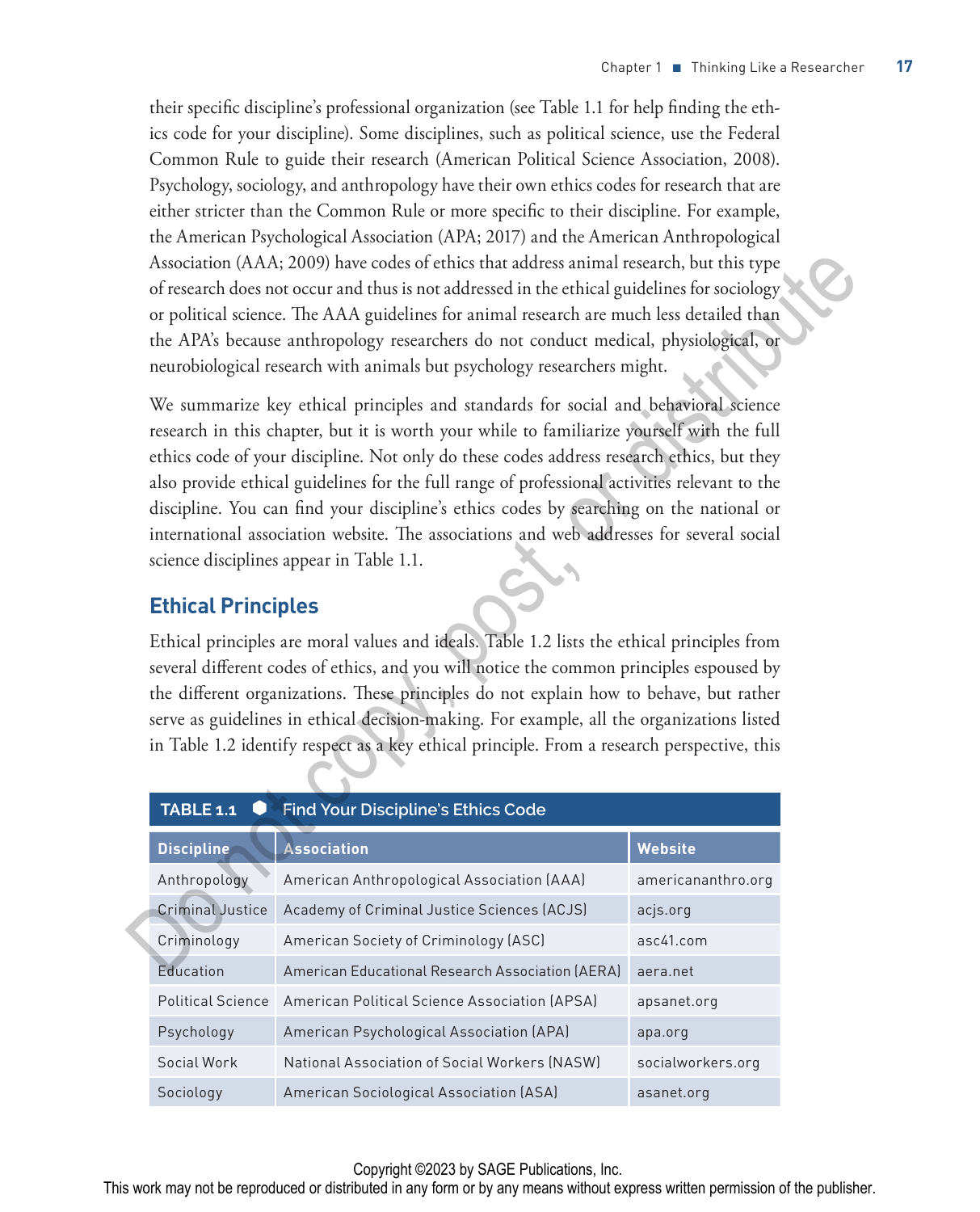| <b>IABLE 1.2</b> • Comparison of Ethical Principles         |                                                                                                                                           |                                                                                                                                                                      |                                                                                                                                                     |  |  |  |  |
|-------------------------------------------------------------|-------------------------------------------------------------------------------------------------------------------------------------------|----------------------------------------------------------------------------------------------------------------------------------------------------------------------|-----------------------------------------------------------------------------------------------------------------------------------------------------|--|--|--|--|
| <b>Federal</b><br><b>Common Rule</b>                        | <b>Academy of</b><br><b>Criminal Justice</b><br><b>Sciences (ACJS)</b>                                                                    | <b>American Psychological</b><br><b>Association (APA)</b>                                                                                                            | <b>American Sociological</b><br><b>Association (ASA)</b>                                                                                            |  |  |  |  |
| Respect<br>Beneficence<br>$\bullet$<br>Justice<br>$\bullet$ | Beneficence and<br>$\bullet$<br>nonmaleficence<br>Respect<br>$\bullet$<br>Honesty and<br>$\bullet$<br>openness<br>Competence<br>$\bullet$ | Beneficence and<br>$\bullet$<br>nonmaleficence<br>Fidelity and responsibility<br>$\bullet$<br>Integrity<br>$\bullet$<br>Justice<br>$\bullet$<br>Respect<br>$\bullet$ | Competence<br>$\bullet$<br>Integrity<br>$\bullet$<br>Professional and scientific<br>responsibility<br>Respect<br>$\bullet$<br>Social responsibility |  |  |  |  |

#### **TABLE 1.2 Comparison of Ethical Principles**

means that the researcher should respect the dignity, individual rights, and worth of participants by safeguarding their privacy, treating participants and their data with care, and honoring their autonomy.

Beneficence is an ethical principle of the Federal Common rule, the Academy of Criminal Justice Sciences (ACJS), and the American Psychological Association (APA). Beneficence is promoting the well-being of society or individuals, and ACJS and APA also include nonmaleficence, which is avoiding harm to others. Applied to research, this means that researchers must carefully weigh the potential benefits of the study with the potential risk to human participants or animal subjects. Research does not necessarily have to benefit the participants directly, but the question under study should have broader importance to humans or animals. Moreover, the potential benefits of a study should clearly outweigh the possible harm imposed on human participants or animal subjects. Finance<br>
Conservant Conservation of Findelity and responsibility<br>
Conservant Conservation of Processional and scientific<br>
Conservation of the metric of the metric of the science<br>
Conservation of the participants and their

Based on the principles of beneficence or nonmaleficence, it is clearly not appropriate to study something just because you find it interesting or because the results may benefit you personally. Even completing a brief questionnaire can be harmful to participants if it evokes strong emotions or personal reactions. Unless you are conducting a naturalistic observation in a public space, your study will be intrusive to some degree and will require that the participants take time to help you. This is why one of the first criteria your professor will use in evaluating your study is that it has merit—meaning that the study is clearly grounded in past research and theory. Asking people to participate in a study that is not based on past research and contributes nothing to our knowledge base is unethical because the benefits do not outweigh the potential harm that might be done. See Practice 1.3 to identify risks and benefits of a study, and consider ways to minimize risks.

### **Ethical Standards**

Ethical standards are specific rules or obligations that promote the ethical principles. The ethical standards for research with human participants address informed consent

#### Copyright ©2023 by SAGE Publications, Inc.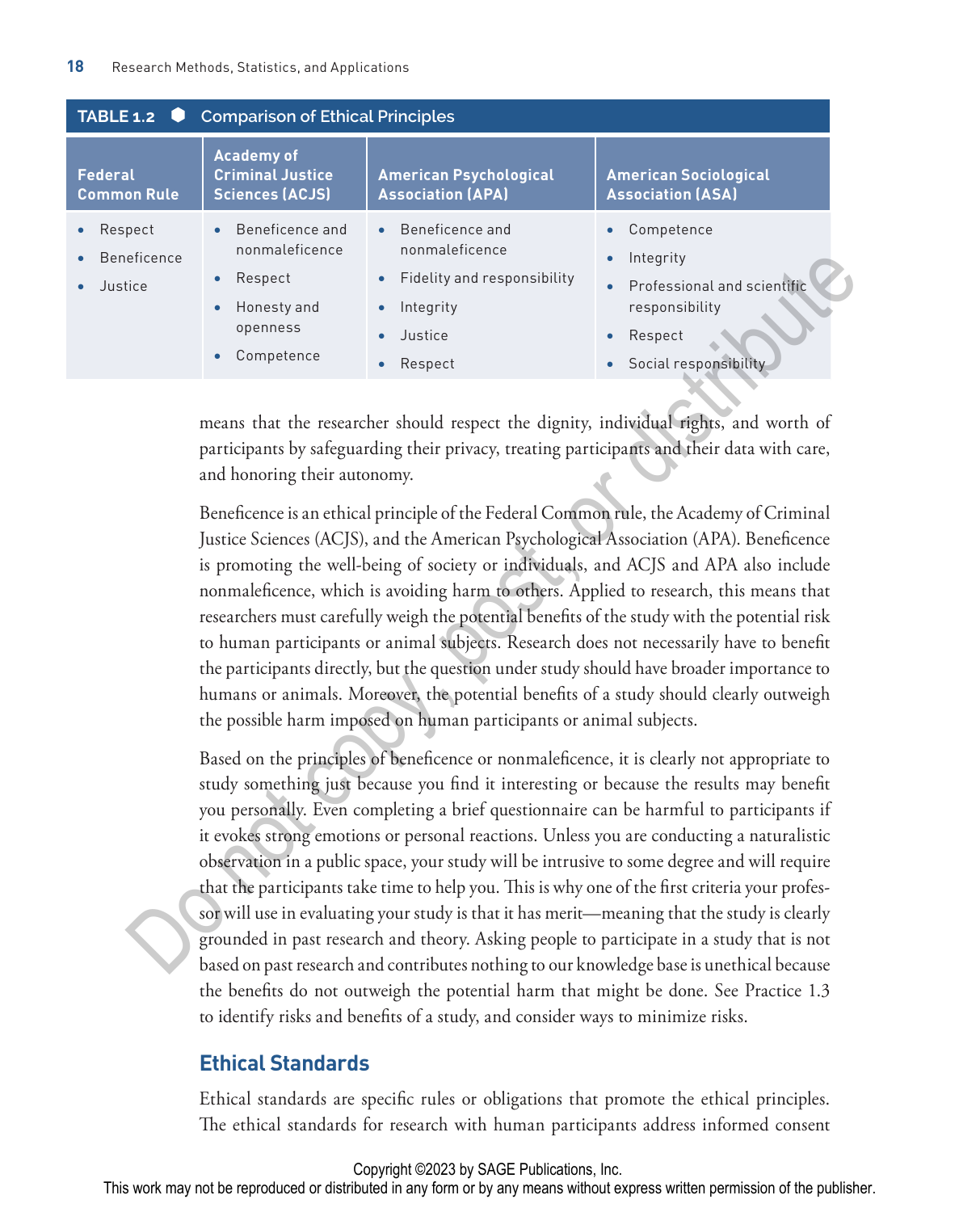and the right to withdraw that consent, the appropriate use of deception and incentives, and confidentiality.

Your professor and the Institutional Review Board (IRB) will provide oversight for your study to ensure that you are considering ethical principles and follow specific ethical standards. As you focus on the mechanics of your study be sure not to forget to think critically about why these ethical standards are important. Remember that these standards are not simply tasks to check off in order for you to get approval to complete your project. The ethical principles behind the standards should guide every step of your research process (see Figure 1.3). the standard simulation of the method is a method in the control of the control of the control of the control of the control of the control of the control of the control of the standards should guide every step of your res

#### **FIGURE 1.3 Ethical Principles Should Guide the Entire Research Process**

#### **Consider Ethical Principles**

- What are the benefits of the study for individuals, society, and the discipline?
- How can you be sure that the benefits of the study outweigh any risks to the participants or subjects?
- How can you ensure that human participants' rights are upheld, and they are treated with dignity and respect? Or, how can you ensure that animal subjects will be treated humanely?
- How will you maintain competence, objectivity, integrity, fairness, and responsibility?

**Identify Ethical Standards That Apply to Your Study and Develop Procedures to Adhere to Those Ethical Standards**

#### **Draft a Research Proposal**

In the proposal, it should be clear how you will uphold the ethical principles by:

- Designing a study that will help to answer a question of importance to individuals or society and advance disciplinary knowledge
- Minimizing risk to animal subjects or human participants
- Adhering to ethical standards
- Following additional procedures that demonstrate responsibility toward subjects/participants, society, and science

**Submit the Proposal to Your Professor and Your College/University IRB**

**Revise Based on Feedback, Resubmit if Necessary**

**If the study is approved, uphold the ethical principles and follow ethical standards as you interact with subjects/participants, manage and analyze data, and write up results**

Copyright ©2023 by SAGE Publications, Inc.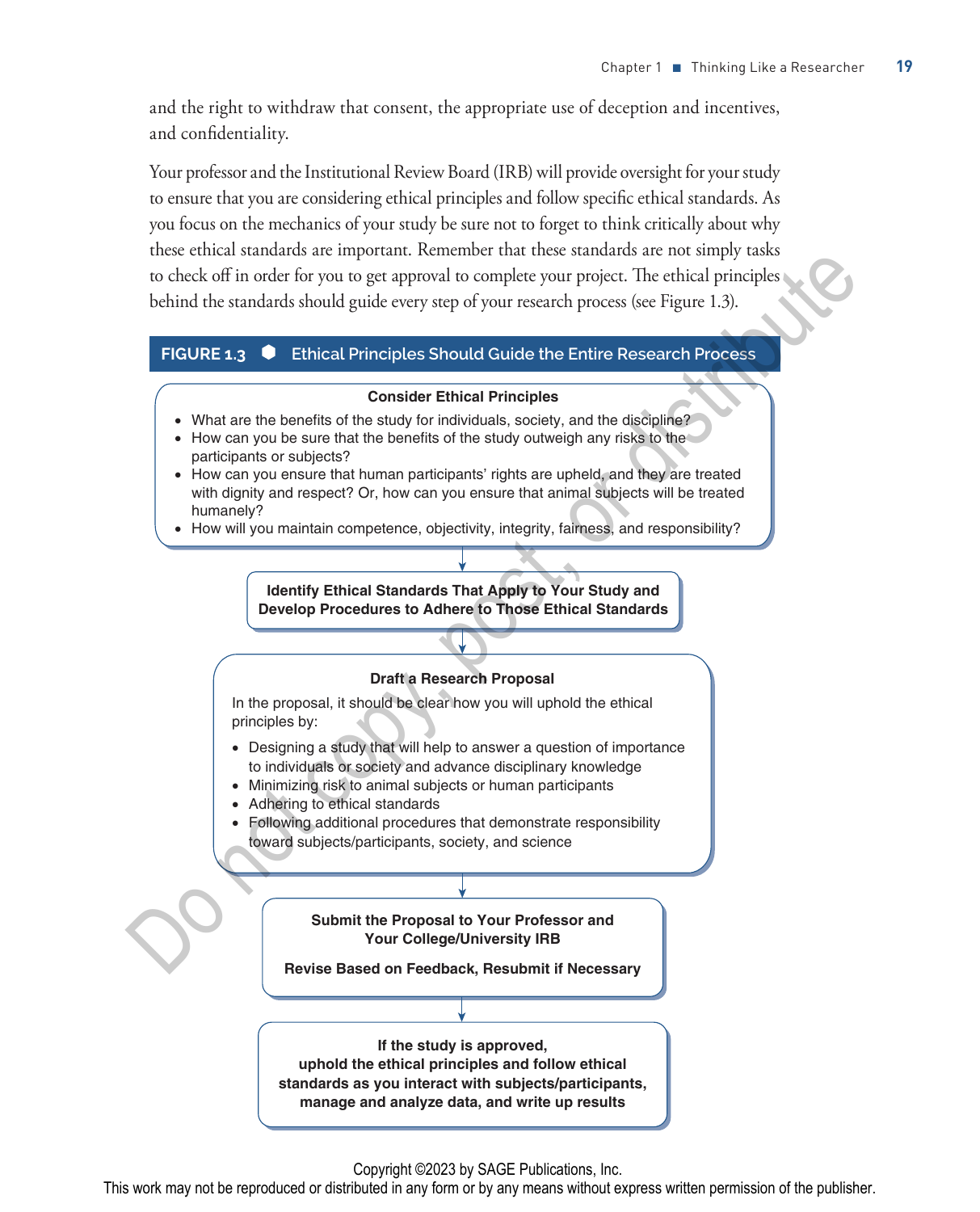### **Informed Consent**

If we are to treat people with respect, then we typically should not study them without their **informed consent**. There are a few situations when a researcher may dispense with informed consent, such as when the study involves observations in natural and public situations and the participants cannot later be identified. Once you start manipulating situations, interacting with participants, making audio or visual recordings of participants, or asking them to complete questionnaires, informed consent is almost always necessary.

Informed consent implies that potential participants have a clear understanding of what the study is about, who is conducting the research, what they are being asked to do, how long it will take, and benefits and risks of participation *before* becoming part of a study. If you plan to record the participant, the participant must agree to be recorded and understand how the video or audio recordings will be used. You should also inform your participants that they can decline to participate and also have the **right to withdraw**  from the study. The right to withdraw means that they can leave the study at any time and remove any data they provided from the results. and mean three qualitations in the properties and the study and the study of participants and the properties and the study is about, who is conducting the research, what they are being asked codos from long the ill take, a

What if you wanted to study participants who cannot legally give their consent to participate? If a study involves anyone under 18 or otherwise under the legal guardianship of someone else, the legal guardian must give consent for that person to participate. The participants should still be informed of the study and asked to participate, and can refuse even if their guardian gave permission. See Practice 1.3 to apply these concepts.

**Informed consent:** An ethical standard by which potential participants are informed of the topic, procedures, risks, and benefits of participation prior to consenting to participate.

**Right to withdraw:** An ethical standard by which participants can retract their consent and leave the study.

**PRACTICE 1.3**

Thinking Critically About Ethics

Consider the following research proposal:

Early initiation of sexual activity is a risk factor for teenage pregnancy and sexually transmitted disease, and is also highly correlated with drug use, delinquency, and school failure. This study seeks to understand the sexual experiences of middle school students. A letter will be sent home to the parents outlining the goals and procedures of the study. Parents who do not want their child to participate in the study can sign and return a form. Children of parents who do not return this form

#### Copyright ©2023 by SAGE Publications, Inc.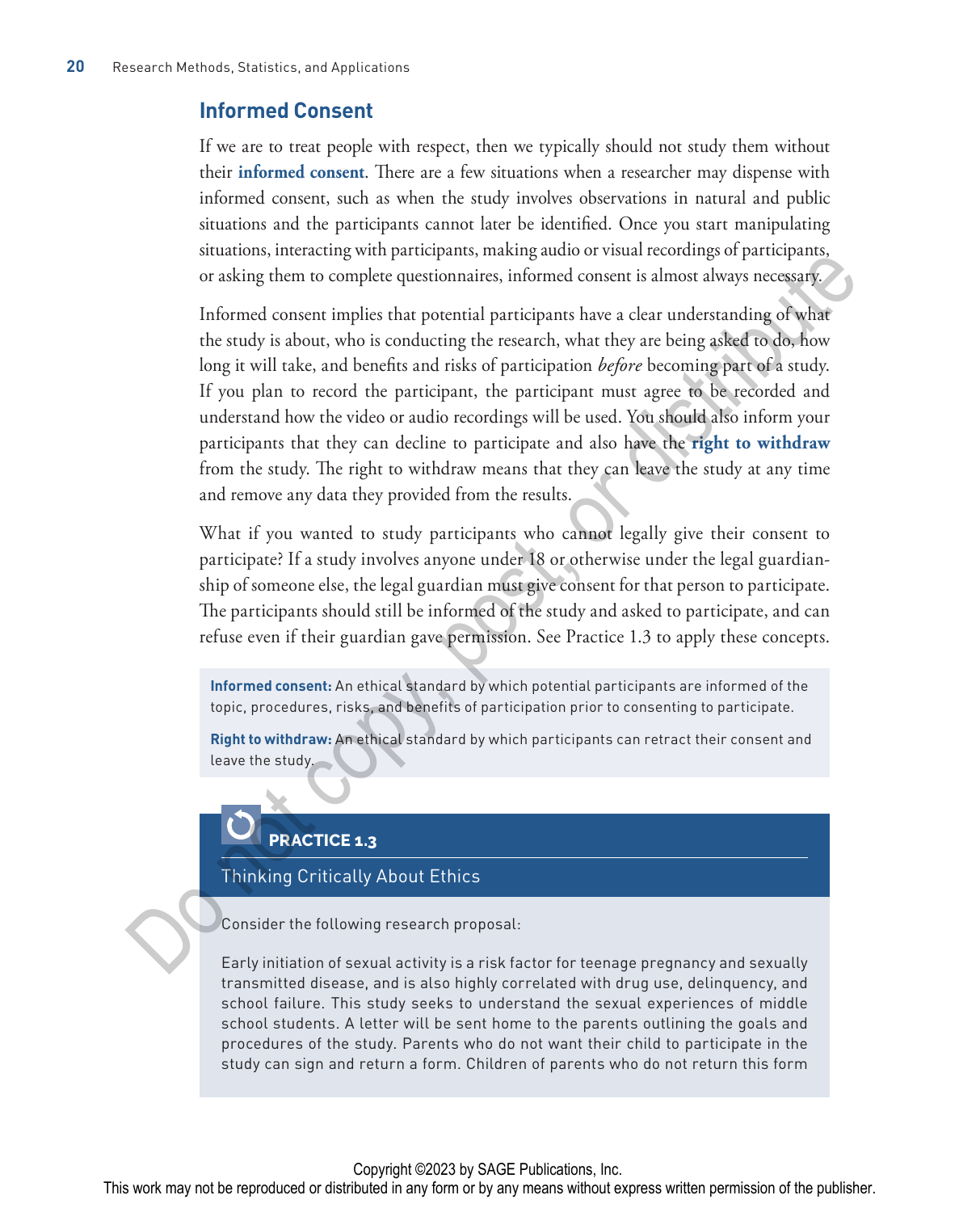will be asked to complete an anonymous survey asking them to rate their frequency of specific sexual activities (kissing, petting, oral sex, sexual intercourse), the age at which they first engaged in each of these activities, and the approximate number of partners they have had for each activity.

- 1. What are the benefits of this study?
- 2. What are the potential risks to participation? How can the researcher minimize these risks?
- 3. What is wrong with the informed consent process? How would you change it?

*See Appendix A to check your answers.*

Informed consent may be given verbally, although it is wise to also obtain written consent. Researchers often craft an informed consent form that potential participants read prior to giving their consent with their signature. The form helps ensure that all participants receive the information necessary for them to make an informed choice to participate or not. 2. What are the potential risks to participation? How can the researcher<br>minimize these risks?<br>
3. What is wrong with the informed consent process? How would you change it?<br>
3. What is wrong with the informed consent proc

An informed consent form should include the following information:

- 1. the purpose of the research or topic of study
- 2. what participants will do and how long it will take
- 3. possible benefits of participation, including any incentives provided by the researchers
- 4. any potential risks to participation, including physical or emotional pain or discomfort as well as any risks to confidentiality
- 5. steps that will be taken to safeguard the participants' confidentiality
- 6. the right to decline to participate and the right to withdraw from the study after it begins
	- verification that declining or withdrawing will not negatively impact the participants and they will still receive any incentives promised by the researcher
- 8. the names and contact information of the researchers and supervisors
- 9. a place for the participant (and legal guardian of the participant, if applicable) to sign and date the form, thus giving their informed consent for participation

An example informed consent form appears in Figure 1.4. Note that this consent form is for a simple and anonymous questionnaire and involves compensating participants with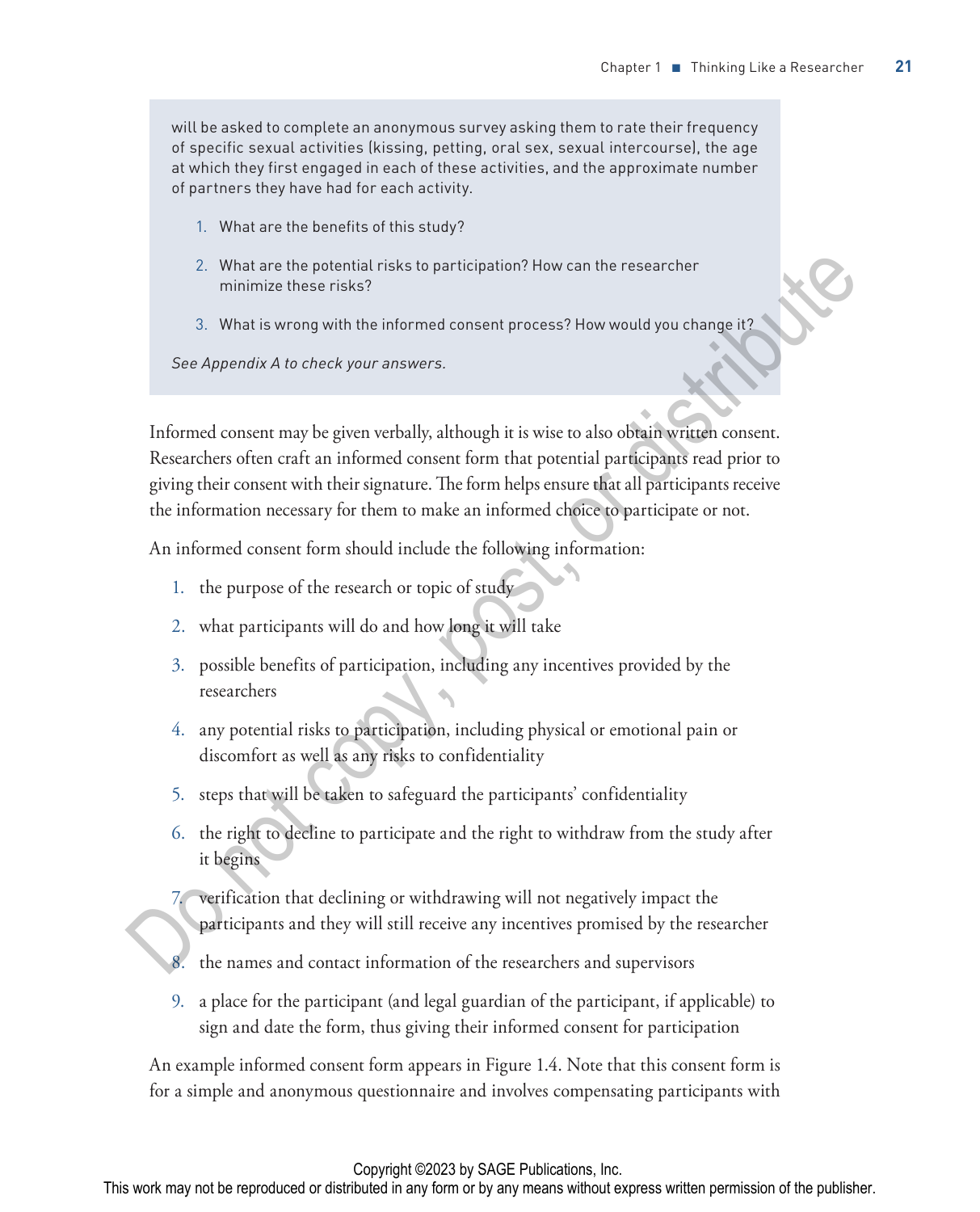extra credit. An informed consent form should be tailored to the individual study and may contain more or less of the detail provided in the example. In particular, if a study might cause any emotional or physical distress, or involves asking very personal questions that the participant might deem sensitive or intrusive (such as questions about illegal behavior or their sex lives), then more detail about the nature of the study and procedures should be provided so that the participants can make an informed decision about their participation.

What if you wanted to assess participants' natural responses to situations? In some cases, fully disclosing the purpose of a study may lead the participants to respond quite differently than if they did not know the purpose of the study. Likewise, in some cases explaining exactly what the participant will be asked to do may interfere with the research. Thus, researchers must determine how informed the consent must be in order for the study to both be ethical and yield meaningful results. participation.<br>
What if you wanted to assess participants' natural responses to situations? In some cases<br>
fully dissioning the purpose of a study may lead the participants to respond quice the<br>
ferently than if they did

#### **FIGURE 1.4 Example Informed Consent Form**

#### Informed Consent

The study in which I have been asked to participate is about my views about science education. If I choose to participate, I will be given a brief questionnaire that should take about 10 minutes to complete.

I understand that in order to participate in this study, I must be at least 18 years old.

I understand that I will receive a small number of extra credit points for participating in this study; but beyond that, it is unlikely that I will directly benefit from participation. However, the knowledge gained from the study will help us better understand people's attitudes toward science education.

There are no anticipated risks to participation. I understand that my responses are anonymous in that I will not put my name on the questionnaire. Any results will be reported in aggregate form so that my individual responses will not be identifiable. If I sign this consent form, it will be kept in a secure location that is separate from my completed questionnaire. However, my name will be reported to my professor if I wish to earn extra credit for participation.

I understand that I can withdraw from this study and I can refuse to answer any question in the questionnaire by simply leaving that item blank. If I choose to withdraw completely or not answer certain questions, I will not be penalized and I will still receive the extra credit.

If I have questions about the study or wish to find out the results of the study, I can contact Dr. X in the Department of Psychology at the University of Y: (xxx) xxx–xxxx.

I have read and understood this information, and I agree to participate in the study.

Name (Print)

Signature **and the set of the set of the set of the set of the set of the set of the set of the set of the set o** 

Date

Copyright ©2023 by SAGE Publications, Inc.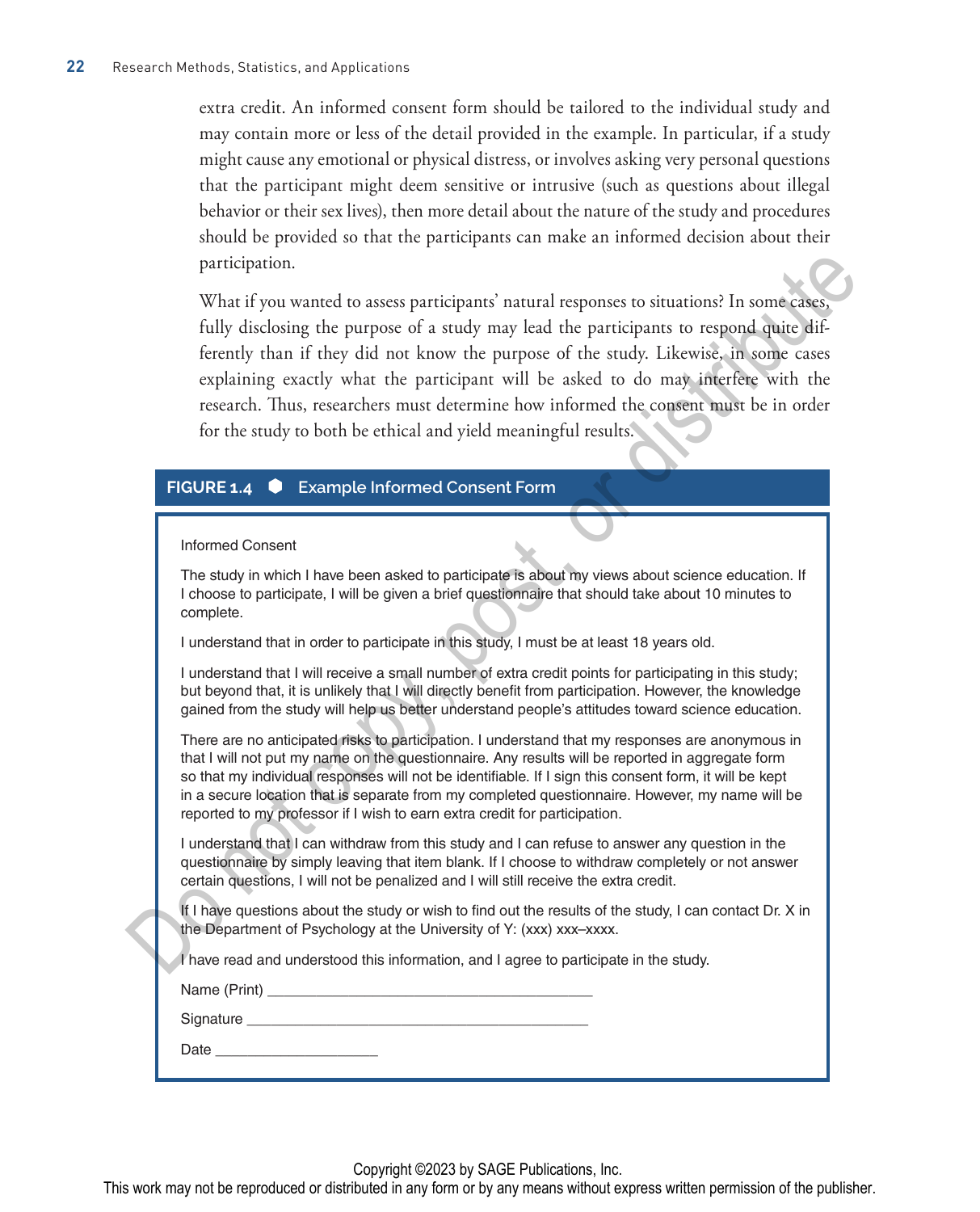## **Deception**

During the informed consent process, you do not need to disclose all the details of the study, such as what you expect to find or that some participants will be exposed to different conditions. Most researchers agree that withholding this type of information is not considered deception (Hertwig & Ortmann, 2008). But what if you intend to mislead or downright lie to your participants? These actions are clearly deceptive, and their use is a very controversial issue in research.

There are two primary arguments against the use of deception. First, deception may harm participants by embarrassing them, making them feel uncomfortable, or leading them to mistrust others (Baumrind, 1985; Fisher & Fryberg, 1994). Second, deception may harm the field by increasing suspicion of research and decreasing the integrity of the individual researcher and the entire research community (Baumrind, 1985; Kelman, 1967). Moreover, deception may invalidate research results even in studies that do not use deception. In a review of empirical research, Hertwig and Ortmann (2008) found evidence that participants who suspected that a study involved deception responded differently than participants who were not suspicious.

Others argue that deception should be allowed under certain circumstances. It may be essential in creating and studying a rare occurrence (e.g., emergencies) and eliciting genuine responses from participants (Hertwig & Ortmann, 2008). Additionally, some claim that deception has only a negligible effect on participants' well-being and the credibility of the field (Kimmel, 1998).

The acceptability of deception varies by discipline. The code of ethics for anthropologists states, "anthropologists should never deceive the people they are studying regarding the sponsorship, goals, methods, products, or expected impacts of their work" (AAA, 2009, p. 3). Likewise, researchers in experimental economics have essentially banned the use of deception. On the other hand, deception remains a relatively common practice in social psychology and marketing research (Hertwig & Ortmann, 2008). Even if your discipline allows for the use of deception, the pros and cons of using deception warrant serious consideration. If you decide to use deception, special care must be taken to minimize potential harm to the participants and to the integrity of the field. You may also want to check to see if some of your participants suspected the deception and consider if that suspicion impacted your results (Hertwig & Ortmann, 2008). when the to your participants. Interaction, and the complete and the participants are computed in the tect of deception. First, deception may<br>harm participants by embarrassing them, making them feel uncomfortable, or leadi

The ethics codes for political science (per the Common Rule, U.S. Department of Health and Human Services, 2009), educational research (AERA, 2011), psychology (APA, 2010a), and sociology (ASA, 1999) allow for the use of deception in some situations.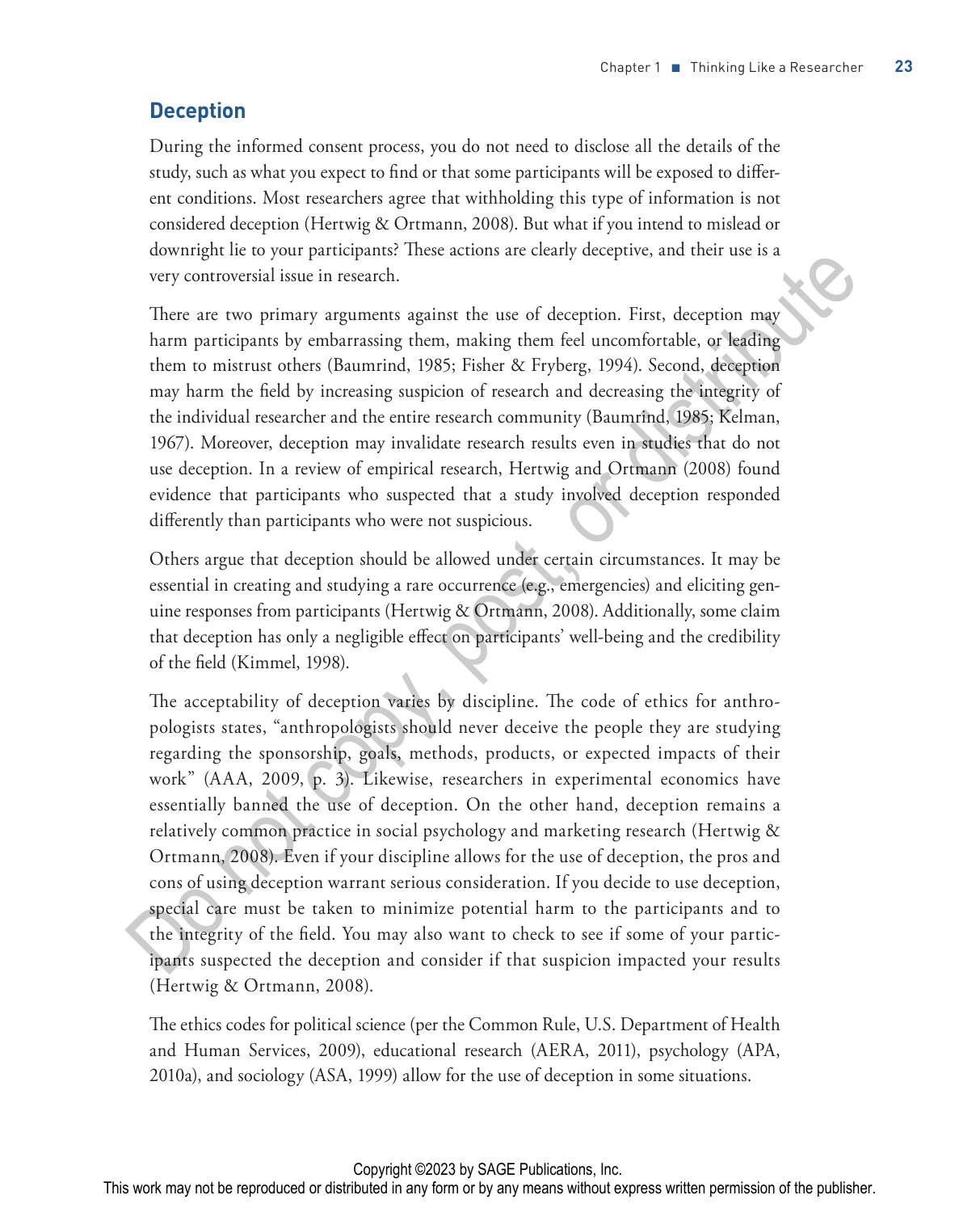For example, the APA ethics code (2010) specifies that deception is allowable under the following conditions:

- 1. The use of deception is necessary and justifiable given the potential benefits of the study.
- 2. The study is not expected to cause any physical pain or significant emotional distress.
- 3. The researchers debrief participants as soon as possible regarding the deception.

## **Debriefing**

If the study involves any risk or deception, the researcher should include a **debriefing**  in order to reduce or mitigate any longer-term effects on the participants. In most cases, debriefing occurs right after the participant completes the study. This is especially important when participation might result in physical or emotional distress because discussing the study immediately afterwards can help assess and reduce the distress, and the researchers can identify an appropriate follow-up plan for those who may need additional help. 3. The researchers debrief participants as soon as possible regarding the deception.<br> **Debriefing**<br>
If the study involves any risk or deception, the researcher should include a deforeining<br>
in order to reduce or mitigate

In some situations, debriefing participants on the true nature of the study immediately after their participation may contaminate the study. In cases where the potential participants know each other, those who have completed the study and been debriefed could tell future participants about the deception. In these cases, it is acceptable to wait until all data are collected before debriefing participants (assuming that there was no physical risk and minimal emotional risk. If such risk exists, deception would not be ethical.).

**Debriefing:** Clearing up any misconceptions that the participant might have and addressing any negative effects of the study.

## **Incentives for Participation**

Researchers sometimes offer an incentive for participation in order to recruit participants. This may sound reasonable; after all, the participants are investing a certain amount of time and effort. The challenge is that an incentive can be coercive. For example, if someone offered you \$1,000 to complete a 15-minute interview about your sex life, you might feel like you could not pass up that amount of money even if you felt uncomfortable being asked about your sex life.

Incentives can be particularly problematic if the study requires that participants meet certain criteria (e.g., nonsmoker, HIV positive). What if a participant lies about his or her medical history in order to qualify? Such incidents may invalidate the study results and worse, result in serious health complications for the participant (Ripley, 2006). Even though the participant is the deceptive one in these situations, the researcher still has an ethical responsibility because the participant was influenced by the monetary compensation.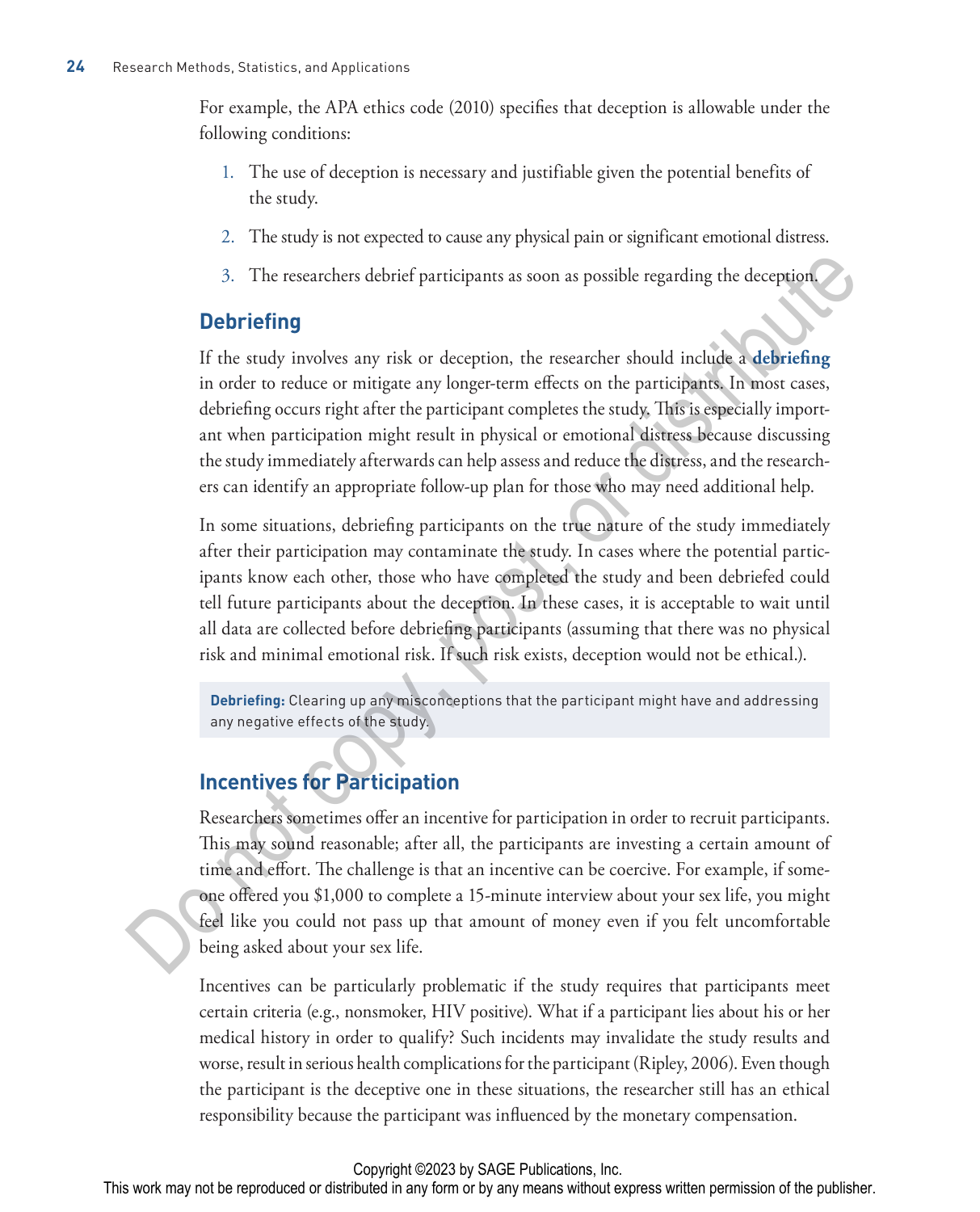At what point does an incentive become coercive? It depends both on who the target population is and the amount of time and effort involved in the study. Paying people a fair wage for their time seems like a reasonable action, although the potential for coercion will depend on the participants' economic and cultural contexts. Additionally, paying participants for their time might lead them to believe that they must complete the study in order to receive payment. Remember that the participants have the right to withdraw from the study at any time, and withdrawing does not mean forfeiture of any incentive promised to them. The incentive is provided to the participants for showing up for the study, not for completing the study.

There are no hard-and-fast rules for incentives, although there are a few helpful guidelines:

- 1. Researchers should carefully consider who their potential participants are and not offer incentives that they would have a difficult time refusing.
- 2. The incentive should not be contingent on the participant completing the study.

## **Confidentiality**

Researchers should respect participants' dignity and right to privacy. As such, data and results from research should always be confidential. **Confidentiality** occurs when responses and results from an individual participant are private. Keep in mind that confidentiality does not imply anonymity. **Anonymity** occurs when it is impossible for anyone, including the researcher, to link a participant to their data. Anonymity is not feasible when a researcher is planning to test participants at several time points or match participants' self-report with other information such as school or court records (with the appropriate consent, of course). Both confidentiality and anonymity require vigilance on the part of the researcher, and we will discuss specific strategies in later chapters. and withdrawing does not mean forfeiture of any incentive promised to them. The incentive is provided to the participants for showing up for the study, not for completing the study.<br>
There are no hard-and-fast rutles for i

**Confidentiality:** A participant's responses are kept private although the researcher may be able to link the participant with their responses.

**Anonymity:** No one other than the participant can link the participant to their responses.

## THE BIG PICTURE: PROOF AND PROGRESS IN SCIENCE

You will sometimes hear people refer to a research study with a statement such as, "This research proves that…"; but "proof" is an inaccurate term to describe results of a research study. A single research study examined only a portion of the population and examined the topic in only one very specific way. There can never be complete certainty that the results will generalize to other participants or methods. Not only will a single study not prove something, but neither will an entire body of research. Proof means that there is 100% accuracy, whereas with research there is always some probability of error. It is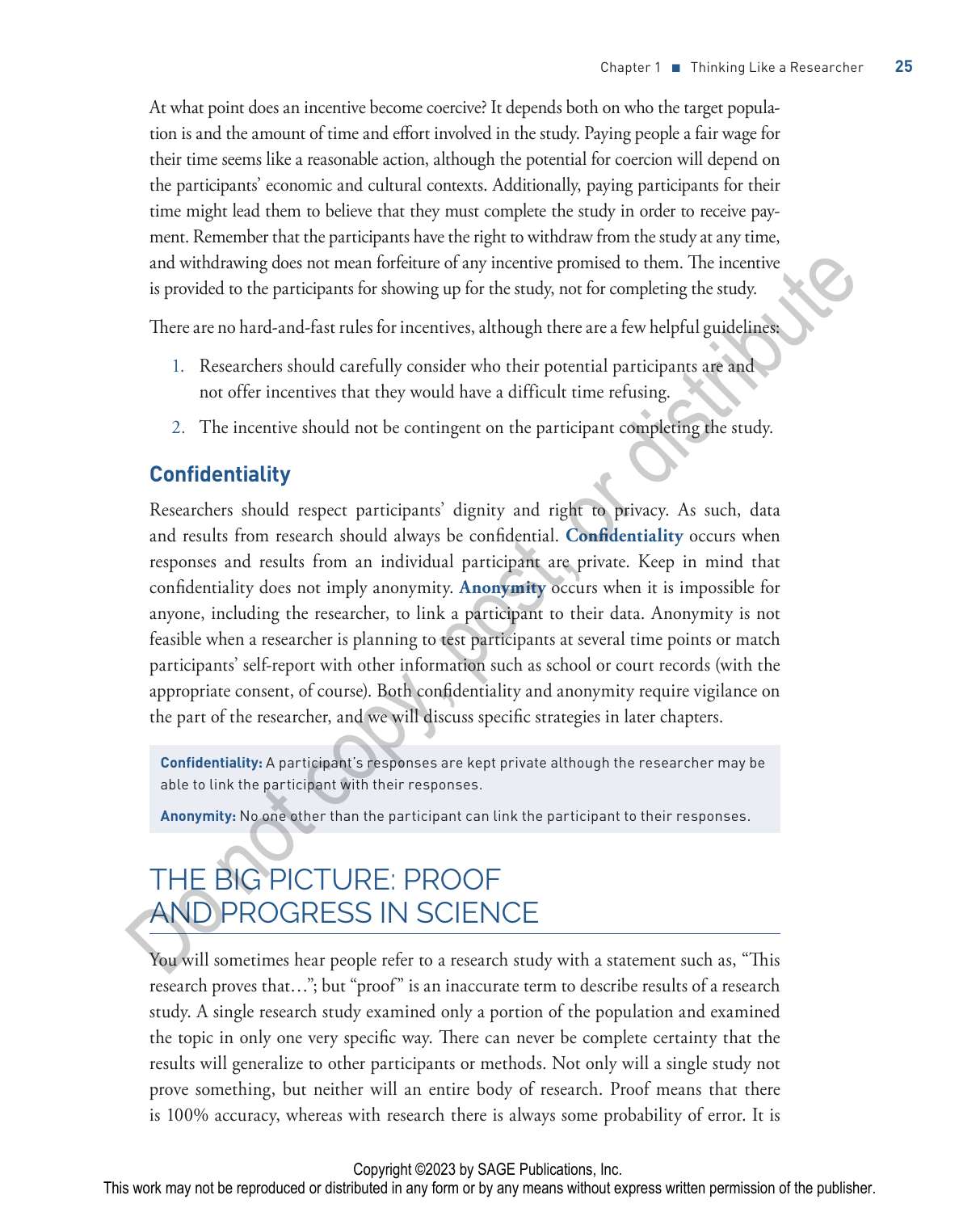impossible to study everyone in a population; and, even if that were possible, the measures and methods will never be perfectly accurate. The impossibility of proof will make more sense when you learn more about measurement and statistics in later chapters.

If research does not prove something, then how do we ever know anything in the social and behavioral sciences? How do these disciplines progress? When researchers at the graduate and postgraduate level (and even sometimes undergraduate level) complete a study, they typically submit a research report for publication in a scholarly journal or book, submit their work to present at a conference, or both. Other researchers in the field review and critique the work to help ensure that the study is important enough to be shared publicly and that the methods by which the study was conducted are sound. Once the work is made public, it becomes part of the larger body of knowledge in the field. Future research can then build on this knowledge, and those results will support, refute, or refine the findings of the original study.

Although we never prove something, when research findings consistently demonstrate a certain pattern, we feel confident that the pattern is likely one that will generalize to other samples and methods. For example, psychotherapy outcome research has consistently demonstrated that therapy is effective (e.g., Seligman, 1995; Shapiro & Shapiro, 1982; Smith & Glass, 1977). Research cannot prove that therapy has been or will be effective for everyone, but the body of research supporting the efficacy of therapy suggests that if someone is experiencing psychological distress, there is a good chance that therapy can help.

Once there is sufficient evidence that we feel confident of the validity of a pattern, researchers begin to ask deeper and more complex questions. For example, psychotherapy researchers have moved beyond the basic question of "Does therapy work?" to the more sophisticated questions of "What type of therapy works, for whom, under what conditions, and administered by what type of therapist?" These questions were first posed by Kiesler back in 1971, and have been the focus of much of psychotherapy research over the past decades. Now with hundreds of evidence-based psychotherapy treatment models, the field has moved to questions aimed at uncovering the common factors among these models, in essence asking, "What about therapy works?" (e.g., Wampold & Imel, 2015). study, they typically submit a research report for publication in a scholarly journal of<br>study, they typically submit a research report for publication in a scholarly journal of<br>book, submit their work to present at a conf

You will get a better sense of how knowledge in a field progresses when you dive into a research topic and start finding and reading research on that topic. Some classic theories and research studies will be cited often, as well as more recent studies that have built on those theories and studies and have helped to refine our knowledge of the area. Current research will pose more in-depth questions, and the results of those studies will inspire additional questions, and the cycle will continue. See Application 1.2 for an example of the research process from start to finish.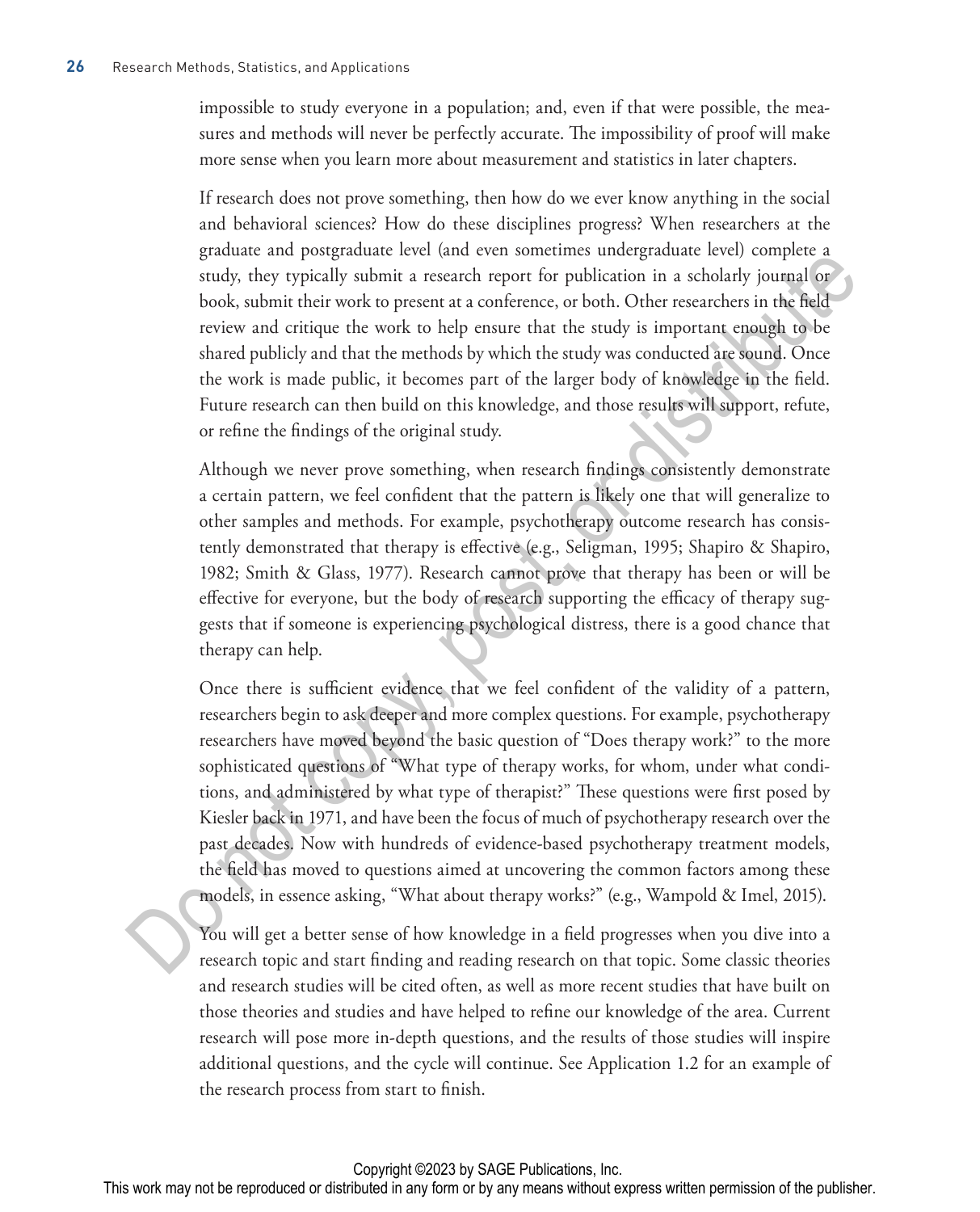## **APPLICATION 1.2**

The Scientific Method: Plagiarism Study Example

#### **Step 1:**

#### *Identify a Topic*

As educators, we are interested in how we might help students understand and avoid plagiarism.

#### **Step 2:**

#### *Find, Read, and Evaluate Past Research*

We found an article by Schuetze (2004) that demonstrated that a brief homework assignment can help reduce plagiarism. Additionally, Marek et al. (2004) found that a themed-methods course allows for deeper understanding of the material.

#### **Step 3:**

#### *Refine Topic and Develop a Hypothesis*

Based on the past research, we focused on incorporating assignments focused on plagiarism throughout the course. We hypothesized that students who were in a plagiarism-themed research course would demonstrate better knowledge of plagiarism and would have better paraphrasing skills that would help them avoid plagiarism than students who were in a research course with a different theme.

#### **Step 4:**

#### *Design the Study*

Ideally, we would do an experiment to show that the plagiarism-themed course caused improvements in students' knowledge and skills. However, this was not practical or ethical because we cannot randomly assign students to class. Instead, we did a quasi-experiment in which we compared students from one semester when we chose plagiarism as our theme to students from another semester when we chose a different theme for the course.

#### **Step 5:**

#### *Carry Out the Study*

Our participants were students who signed up for the course. All the students received

plagiarism homework at the beginning of the semester, and soon afterwards all the students received instruction and one-on-one feedback as needed. Throughout the semester the students in the plagiarism-themed course did a variety of assignments on the topic of plagiarism, including an article analysis, descriptive study, and experiment. Students in the non-plagiarism-themed course did the same assignments but had gender stereotypes as their course theme. All the students did another plagiarism assignment at the end of the semester. **Identity a Topic**<br>
As declustors, we note that the strength of the consequence one fierds and<br>
As declustors, we are interested in how we might meeded. Throughout the semestic the Studies<br>
help students understand and av

**Step 6:** 

### *Analyze the Data*

We compared the first and second plagiarism homework assignments for those in the plagiarism-themed course with those in the nonplagiarism-themed course. We found that those who were in the plagiarism-themed course showed more improvement on the homework assignment than those in the non-plagiarismthemed course.

#### **Step 7:**

#### *Communicate Results*

We wrote up a report based on our study and submitted it for publication to the journal *Teaching of Psychology.* Several reviewers and the editor of the journal gave us feedback, and we went through many revisions based on this feedback.

The article was accepted for publication and appeared in print in 2011. It is now part of the larger body of research on the topic of plagiarism. Other researchers can integrate the knowledge gained from the study, critique and improve on the method, and build on the findings in their own research studies.

Both an early version and the final publication version of this paper appear in Appendix B.

#### Copyright ©2023 by SAGE Publications, Inc.